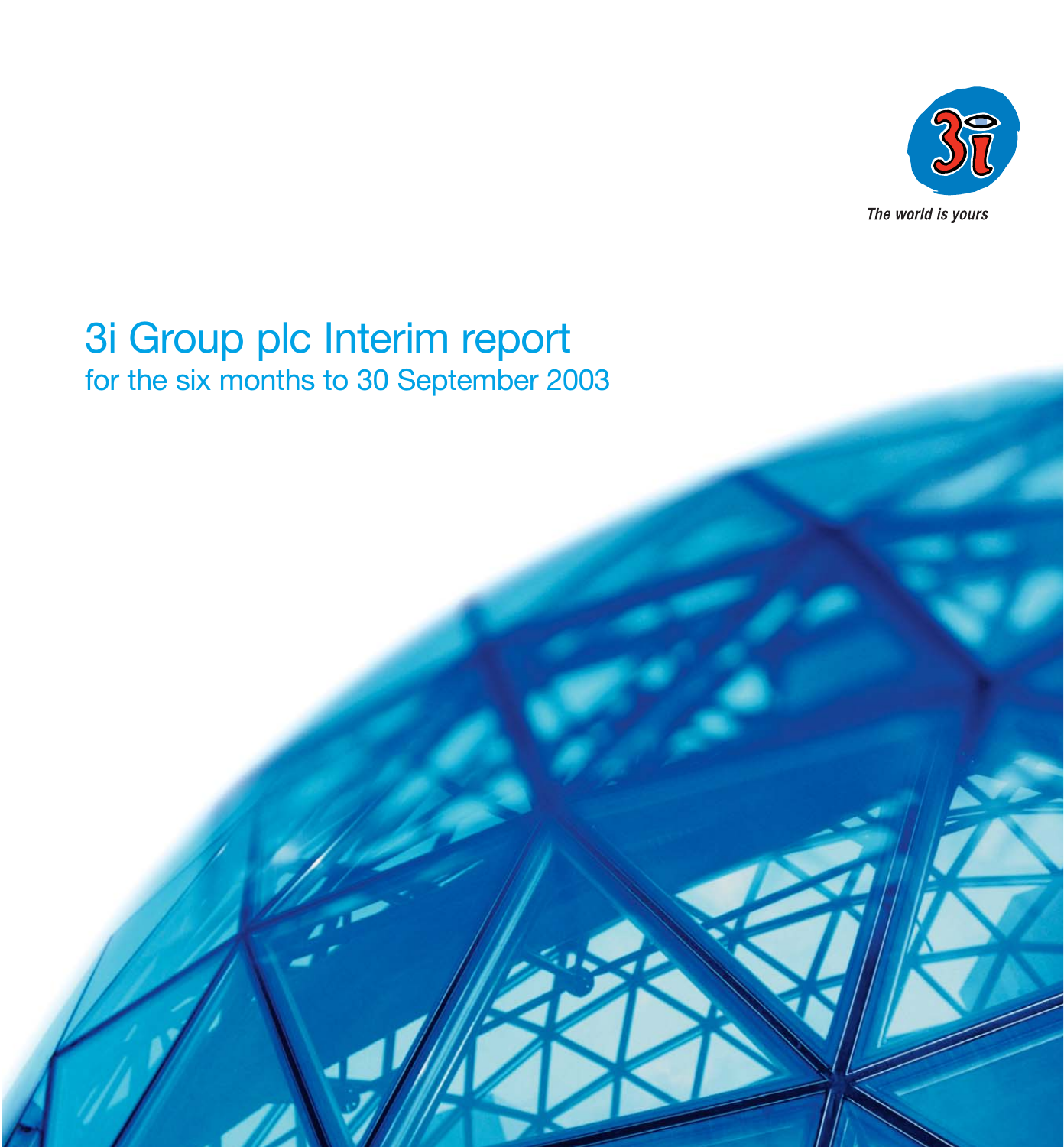### **An introduction to 3i**

**3i is Europe's leading venture capital company.** We focus on buy-outs, growth capital and early stage technology and invest across Europe, in the United States and in Asia Pacific.

Our competitive advantage comes from our international network and the strength and breadth of our relationships in business. This network provides unrivalled market access, helps us to win the deals we want to do and is a source of added value in building and realising value for our shareholders.

### **Financial headlines**

|                                                           | 6 months to<br>30 September<br>2003 | 12 months to<br>31 March<br>2003 | 6 months to<br>30 September<br>2002 |
|-----------------------------------------------------------|-------------------------------------|----------------------------------|-------------------------------------|
| <b>Total return</b>                                       | £359m                               | $E(935)$ m                       | $E(570)$ m                          |
| Return on opening shareholders' funds                     | 12.2%                               | $(23.7)\%$                       | $(14.4)\%$                          |
| Revenue profit after tax*                                 | £64m                                | £140m                            | £73m                                |
| <b>Realisation proceeds</b>                               | £503m                               | £976m                            | £619m                               |
| Realised profits on disposal of investments               | £129m                               | £184m                            | £118m                               |
| Unrealised profits/(losses) on revaluation of investments | £215m                               | £ $(1, 165)$ m                   | $E(701)$ m                          |
| Investment                                                | £273m                               | £931m                            | £393m                               |
| Diluted net asset value per share                         | 534 <sub>p</sub>                    | 480 <sub>p</sub>                 | 548p                                |
| Interim dividend per share                                | 5.1 <sub>p</sub>                    | $13.5p**$                        | 4.9 <sub>p</sub>                    |

\*Revenue profit after tax for the six months to 30 September 2002 is a pro forma figure derived as described in the Basis of preparation on page 11. The comparative amount originally reported was £47 million. \*\*Dividend per share for the year to 31 March 2003.

Investment amounts referred to in this Interim report relate to investments made by 3i Group and third party unquoted funds managed by 3i, unless otherwise stated.

Portfolio and realisation amounts referred to in this Interim report relate to assets owned by 3i Group and exclude assets managed on behalf of third parties, unless otherwise stated.

# **Comparative returns**

**Comparison of 3i's 6 month return and compound annual return (net asset value plus dividends re-invested) with the FTSE All-Share total return index**  (%) for the periods to 30 September 2003



3i return FTSE All-Share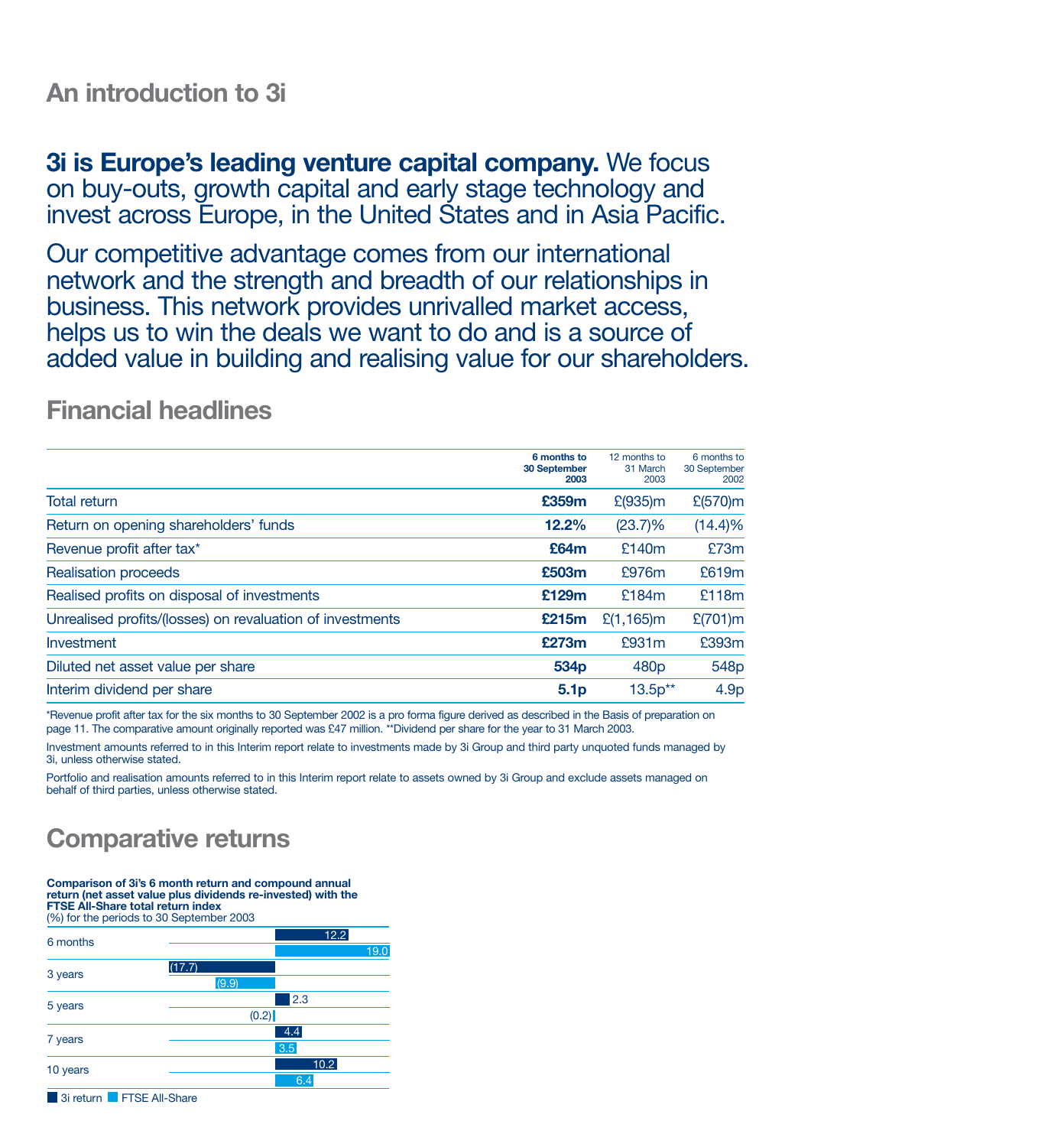### **Chairman's statement**

### **"An encouraging performance driven by better results from our buy-out, growth capital and technology businesses."**

In October, 3i's European Enterprise Barometer indicated that business confidence amongst the companies in which we invest was at its highest level for three years. 3i's own half-year results, for the six months to 30 September, were the strongest since 2000. The total return was £359 million, an encouraging performance, driven by better results in all of our key areas of activity – buy-outs, growth capital and early stage technology.

The Directors have announced an interim dividend of 5.1p, representing an increase of 4.1%.

During a period in which share prices, including 3i's own, rose markedly, the FTSE All-Share index increased by more than our net asset value. Total return on opening shareholders' funds of 12.2% compared with an index return of 19.0%.

Provisions were significantly lower than a year ago. But we have continued to take a cautious approach to the valuation of our early stage technology portfolio. We have made some further individual downward "fair value" adjustments, while not adjusting the total upwards for the rise in technology market indices.

However, we were able to take advantage of the improvement in markets to achieve a good level of realisations across the business as a whole, yielding profits of £129 million on proceeds of £503 million. Combined with the low level of investment during much of this period, this resulted in a positive cash flow in the halfyear of £225 million.

3i's combination of financial strength, international network and in-depth expertise enables us to take advantage of opportunities in a range of different markets, and to add value to those companies in which we invest.

As business confidence rose towards the end of the half-year, so too did our levels of investment. Signs of growth in the world economy offer the prospect that momentum will build in our markets through the second half of the year. There are still threats to business confidence, with structural imbalances in a number of the major economies. However, we believe these markets will provide some excellent opportunities for 3i, and we will continue to be rigorous and selective in our approach.

 $Hov$ 

**Baroness Hogg** Chairman 5 November 2003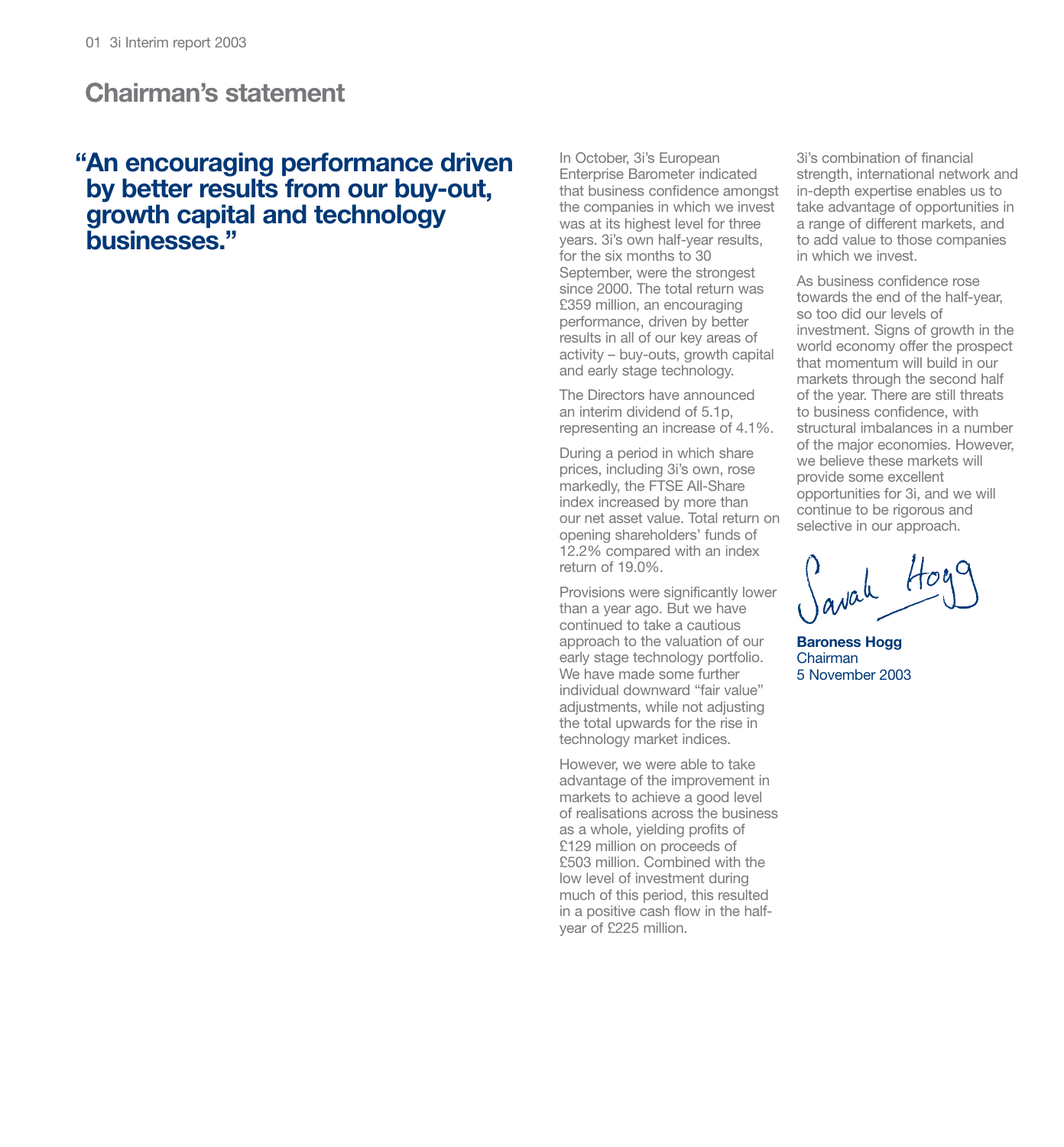### **Our business focus**

### **Buy-outs**



In June 2003, 3i led the €109 million buy-out of **Gant**, an international, high-quality premium apparel business

3i's buy-out business is focused on the mid and smaller buy-out markets across Europe and Asia Pacific.

As with mergers and acquisitions activity, buy-out activity has shown an increase since the summer  $of 2003$ 

"After a slow start to the period, we have made attractive new investments such as Gant and expect second half buy-out investment to be higher than the first half."

**Jonathan Russell** Director – Buy-outs

**Financial highlights** (£m) for 6 months to 30 September 2003

| <b>Total return</b>         | 91    | 110 I        |
|-----------------------------|-------|--------------|
| Investment                  |       | <b>12516</b> |
| <b>Realisation proceeds</b> | 78    | 151          |
| <b>Realised profits</b>     | 35 26 |              |
| Unrealised value movement   | 57    | 79           |

 $\blacksquare$  Mid-market buy-outs  $\blacksquare$  Smaller buy-outs

### **Growth capital**



In June 2003, 3i committed to invest £12.5 million in **Revus Energy**, an oil and gas exploration and production company

Our growth capital business supports high growth businesses expanding organically or through acquisition.

We expect to see increased demand as companies return to growth agendas.

"On the back of a strong performance from our growth capital business in the first half, our focus is to capitalise on our market access and increase the level of new investment."

**Chris Rowlands** Director – Growth Capital

#### **Financial highlights** (£m) for 6 months to 30 September 2003

| <b>Total return</b>         |     | 170 |
|-----------------------------|-----|-----|
| Investment                  | 76  |     |
| <b>Realisation proceeds</b> |     | 197 |
| <b>Realised profits</b>     | 47  |     |
| Unrealised value movement   | 106 |     |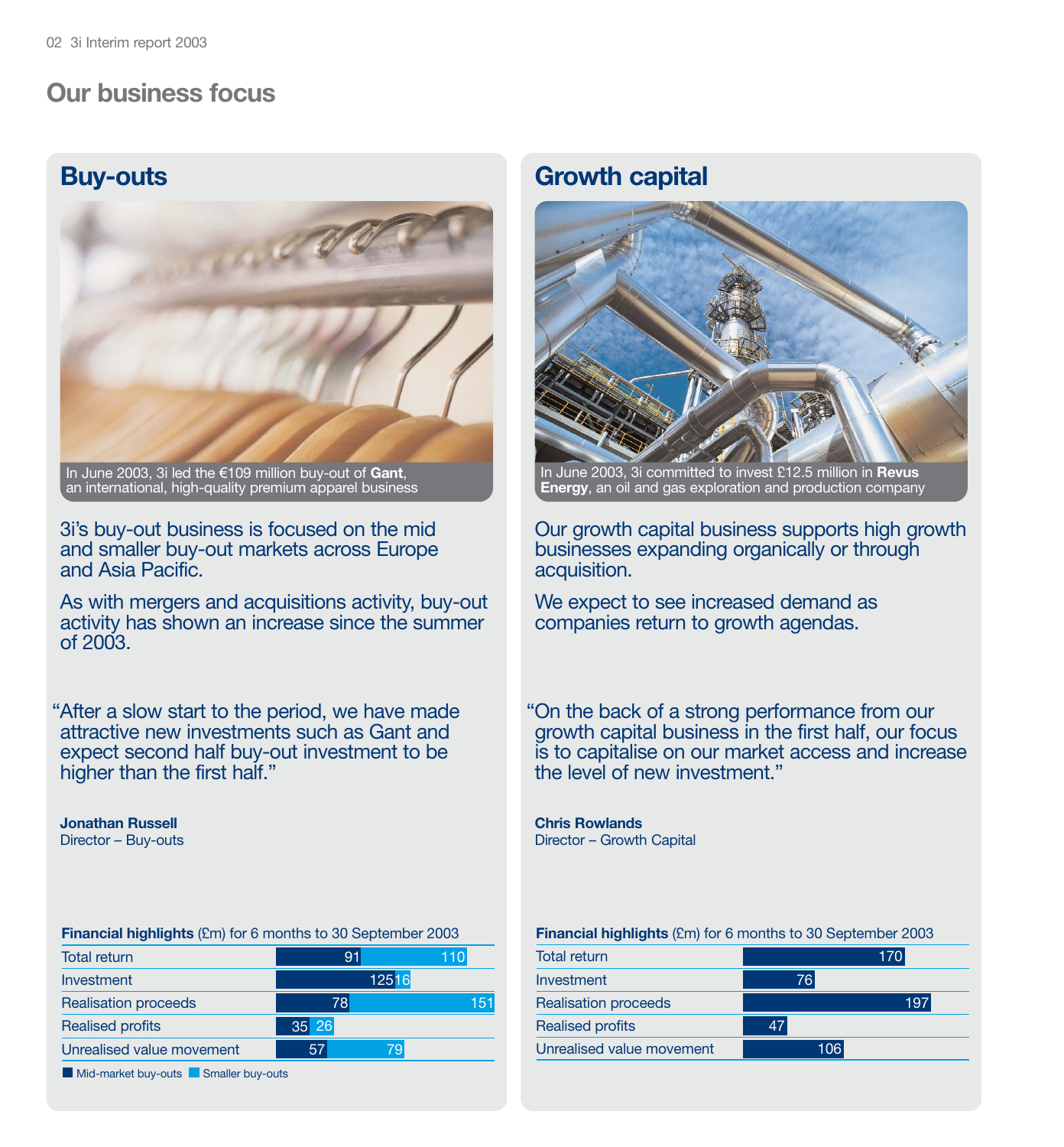## **Early stage technology**



3i has invested a total of £7 million in **Cambridge Silicon Radio**, a designer and manufacturer of single chip radio devices

3i's early stage technology business is focused on Healthcare, Software, Communications and Electronics in Europe, Asia Pacific and the US.

After three difficult years, the markets for some of these sectors are showing signs of picking up, together with mergers and acquisitions and IPO activity.

"The improvement in our performance is encouraging. We are now starting to see increased levels of technology spending by major corporates, which is feeding through to increased activity in our own portfolio."

**Rod Perry** Director – Technology

## **Operating and financial review**

#### **Economic and market**

**conditions** After almost two years of geo-political and economic uncertainty and difficult stock markets, we have seen signs of stronger economic activity. This has been evidenced by a number of indicators, including our own Barometer survey of business confidence across Europe.

The Barometer survey taken in March 2003, which was affected by the considerable anxiety over the Iraq war, produced a record low score of minus 117. Our survey covering August showed a significant improvement to minus 17 and our latest survey, taken in October, came out at plus 11, the first positive result since the end of 2000.

The period also saw strong growth in stock market indices, in anticipation of growth in corporate profits. In addition, the level of mergers and acquisitions ("M&A"), a key driver of activity in our market, picked up through the summer after being at a subdued level since 2000.

The private equity and venture capital markets are also starting to show increased activity after a slow first half of 2003. Market statistics for the first half show aggregate European investment 8% down on the first half of 2002, with buy-outs being flat, growth capital being down 24% and early stage investment down by 18%.

Market statistics for the US venture market for the second quarter of 2003 showed a slight increase in investment levels after a two and a half year decline.

Conditions for realisations were difficult for most of the period, though we are now beginning to see the re-emergence of trade buyers as corporates re-enter the M&A market. There are also indications that IPO markets, particularly in the UK and US, may be re-opening.

**Total return** The Group achieved a positive total return of £359 million for the six months to 30 September 2003, which equates to 12.2% on opening shareholders' funds. This return is lower than those on a number of quoted market indices, largely because of a lag in recognising value increases in our portfolio. Only our quoted assets and unquoted investments valued using the earnings basis are directly linked to stock market movements. These made up 6% and 24% respectively of our opening portfolio.

The main drivers of our total return were a good level of profitable realisations and growth in the value of our portfolio, the latter being primarily due to higher price-earnings ratios ("P/Es") used to value our investee companies.

2

#### **Financial highlights** (£m) for 6 months to 30 September 2003

| (12)                              |
|-----------------------------------|
| 56                                |
| 77                                |
| 21                                |
| (27)<br>Unrealised value movement |
|                                   |

#### **Portfolio value by product** (£m) as at 30 September 2003

| <b>Total</b>             | 4,006 |  |
|--------------------------|-------|--|
| 3 Early stage technology | 544   |  |
| 2 Growth capital*        | 1,331 |  |
| 1 Buy-outs <sup>*</sup>  | 2,131 |  |

\*Buy-outs and growth capital include a total of £723 million in late stage technology companies. See page 14 for further information.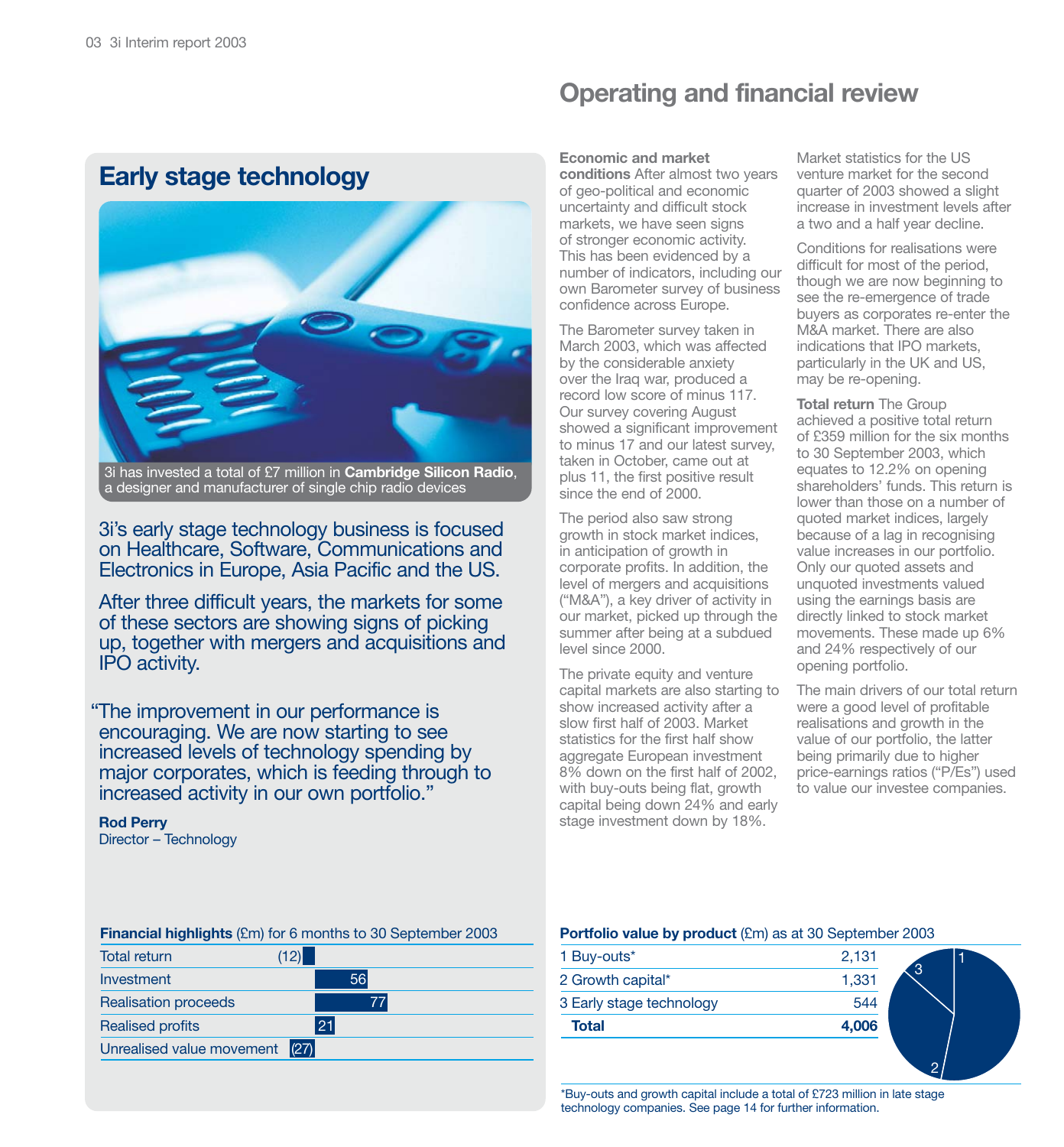|                                                              | 6 months to<br>30 September<br>2003 | 6 months to<br>30 September<br>2002 |
|--------------------------------------------------------------|-------------------------------------|-------------------------------------|
| <b>Total return</b>                                          | £m                                  | £m                                  |
| Total operating income before interest payable               | 130                                 | 153                                 |
| Interest payable                                             | (50)                                | (55)                                |
| Management expenses                                          | (70)                                | (76)                                |
| Realised profits on disposal<br>of investments               | 129                                 | 118                                 |
| Unrealised profits/(losses) on revaluation<br>of investments | 215                                 | (701)                               |
| Other (tax and currency)                                     | 5                                   | (9)                                 |
| - Revenue return                                             | 76                                  | 48                                  |
| - Capital return                                             | 283                                 | (618)                               |
| <b>Total return</b>                                          | 359                                 | (570)                               |

| Summary of changes to 3 portfolio                            | 6 months to<br>30 September<br>2003<br>£m | 6 months to<br>30 September<br>2002<br>£m |
|--------------------------------------------------------------|-------------------------------------------|-------------------------------------------|
| Opening portfolio                                            | 3,939                                     | 5,109                                     |
| Investment                                                   | 211                                       | 315                                       |
| <b>Realisation proceeds</b>                                  | (503)                                     | (619)                                     |
| Realised profits on disposal of investments                  | 129                                       | 118                                       |
| Unrealised profits/(losses) on revaluation<br>of investments | 215                                       | (701)                                     |
| Other                                                        | 15                                        | 29                                        |
| <b>Closing portfolio</b>                                     | 4.006                                     | 4.251                                     |

| <b>First and subsequent investment</b>                  | 6 months to<br>30 September<br>2003<br>£m | 6 months to<br>30 September<br>2002<br>£m |
|---------------------------------------------------------|-------------------------------------------|-------------------------------------------|
| New first investments                                   | 158                                       | 222                                       |
| Further funding or drawdown<br>on existing arrangements | 115                                       | 171                                       |
| Total                                                   | 273                                       | 393                                       |

Improved results in each of our business areas underpinned the overall Group return. Returns in the smaller buy-out and growth capital businesses, aided by good levels of realisations, were particularly strong at 15% and 13% respectively on the opening portfolio. The mid-market buy-out return of 8% included a number of significant valuation uplifts on recent investments as they moved from being valued on a cost basis for the first time. Our early stage technology business produced a small negative total return despite some profitable realisations and a significantly lower level of value reductions. Although there was a significant rise in quoted technology indices during the period, we have not increased the valuations of early stage technology investments unless there has been a financing "up round".

**Investment** We invested £273 million, including co-investment funds, which compares with £393 million for the equivalent period last year. The period of economic uncertainty during the latter half of 2002 and the early months of this year led to a deferral of many strategic decisions by businesses and investors. This lowered our new investment pipeline coming into the period. Since then, economic confidence has improved and corporate activity has risen.

Buy-out transactions represented 51% of our investment and growth capital 28%. Early stage technology represented 21%, with 80% of this to support existing portfolio companies.

Continental European investment rose to 67% of total investment following several significant buyout investments. UK investment represented 23%, the US 7% and Asia Pacific 3%.

**Realisations** We generated realisation proceeds of £503 million and realised profits of £129 million. The aggregate uplift over 31 March 2003 valuations on equity realisations was 61%. Including sales and redemptions of loans and fixed income shares, 10% of the opening portfolio was realised.

Realised profits are stated net of write-offs of £25 million (2002: £32 million).

The majority of the realisations were from our smaller buy-out and growth capital portfolios.

**Unrealised value movement**  The unrealised value movement

on the revaluation of investments was £215 million, representing a strong improvement on the £701 million value reduction for the same period last year.

The weighted average P/E applied to investments valued on an earnings basis rose from 8.1 at 31 March to 10.7 at 30 September. The impact of increased P/E ratios generated value growth of £235 million. The quoted investments we retained increased in value by £44 million (2002: £192 million reduction).

A small number of recent investments in our mid-market buy-out portfolio generated most of the increase in value arising from "first time uplift".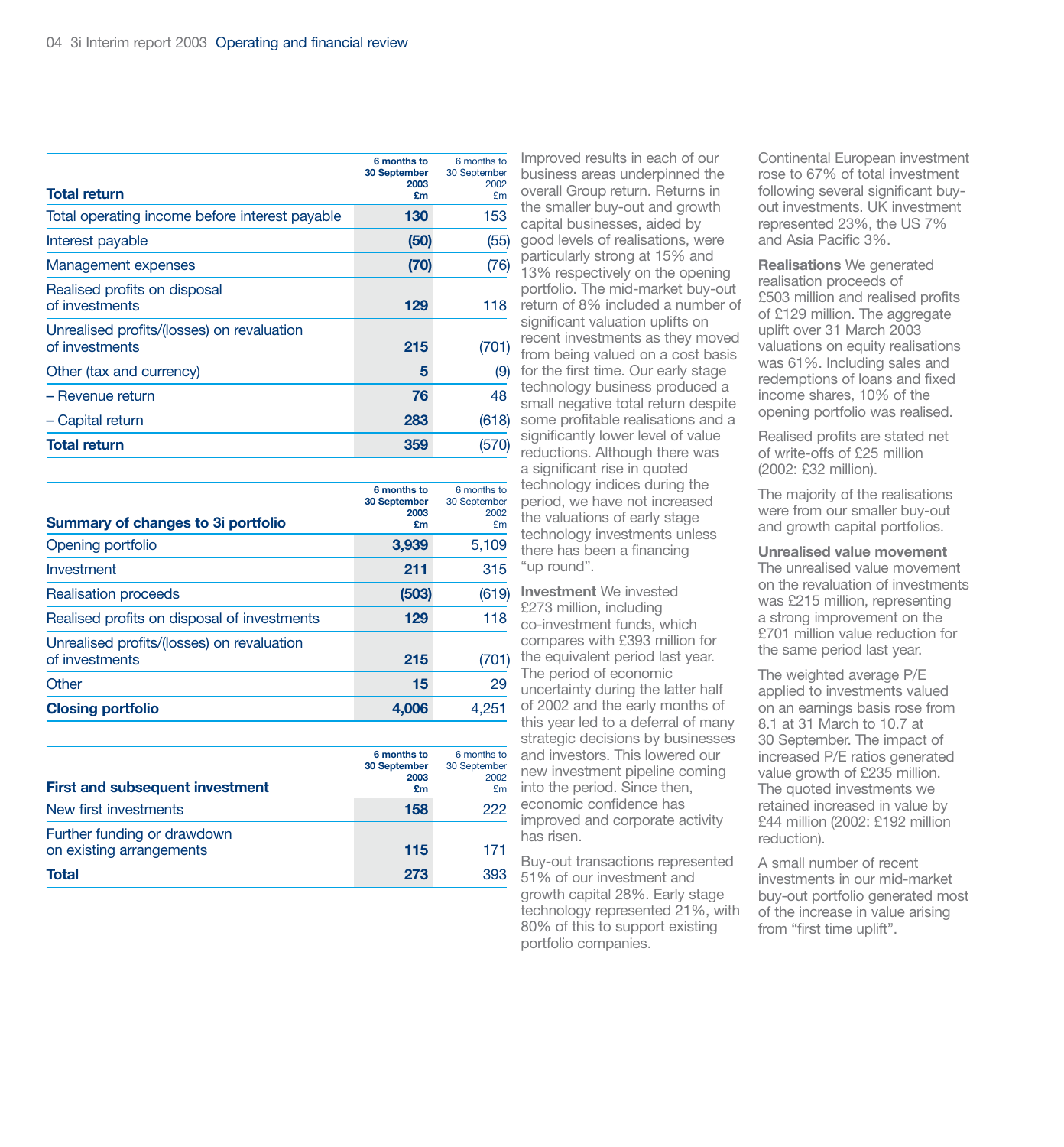| <b>Realisation proceeds</b>    | 6 months to<br>30 September<br>2003<br>£m | 6 months to<br>30 September<br>2002<br>£m |
|--------------------------------|-------------------------------------------|-------------------------------------------|
| Quoted equity proceeds and IPO | 73                                        | 112                                       |
| Unquoted equity proceeds       | 298                                       | 257                                       |
| Loan and fixed income shares   | 132                                       | 250                                       |
| <b>Total</b>                   | 503                                       | 619                                       |

| Net realised profit over opening<br>valuation (£m) | 129 | 118 |
|----------------------------------------------------|-----|-----|
| Equity proceeds (£m)                               | 371 | 369 |
| Uplift over opening equity valuation (%)           | 61  | 49  |
| Percentage of opening equity portfolio sold (%)    | 10  |     |

| <b>Unrealised profits/(losses) on</b><br>revaluation of investments | 6 months to<br>30 September<br>2003<br>£m | 6 months to<br>30 September<br>2002<br>£m |
|---------------------------------------------------------------------|-------------------------------------------|-------------------------------------------|
| Price-earnings ratios                                               | 235                                       | (212)                                     |
| Earnings growth                                                     | 8                                         | 38                                        |
| First time valuation uplift from cost                               | 59                                        | (17)                                      |
| <b>Provisions</b>                                                   | (65)                                      | (141)                                     |
| Down rounds and restructuring                                       | (68)                                      | (130)                                     |
| Other movements on unquoted investments                             | 2                                         | (47)                                      |
| Quoted portfolio                                                    | 44                                        | (192)                                     |
| <b>Total</b>                                                        | 215                                       | (701)                                     |

Provisions for investments in companies which might fail were £65 million (2002: £141 million), and valuation reductions relating to down rounds and restructuring provisions fell significantly to £68 million from £130 million in the six months to 30 September 2002 and £361 million for the 12 months to 31 March 2003.

The British Venture Capital Association recently issued new best practice Valuation Guidelines. 3i adopted these guidelines at 30 September 2003. There was no material impact on the overall valuation of the portfolio.

**The portfolio** Following two difficult years, the health of our portfolio has stabilised. In line with our strategy, the portfolio remains balanced in terms of both product and geography. At 30 September, 53% of the portfolio is represented by buyouts, 33% by growth capital investments and 14% by early stage technology investments. Geographically, 62% of our portfolio is in the UK, 32% in continental Europe, 4% in the US and 2% in Asia Pacific.

**Income and costs** Total operating income before interest payable was £130 million (2002: £153 million). The decrease from 2002 is a result of the realisation of a small number of higher yielding investments, a lower level of special interest receipts on the sale or restructuring of assets and a fall in deal-related fees due to the lower level of investment activity.

Net interest payable has decreased in line with the reduction in net borrowings.

Management expenses were £6 million lower than in the same period last year, as cost reduction measures taken over the past two years continue to work through.

#### **Cash flows and capital structure**

There was a net cash inflow of £225 million during the period. We raised €550 million through the issue of convertible bonds in August. The bonds are due in 2008 and have a conversion price of 842p (a 45% premium to the "reference price" of 580p) and an annual coupon rate of 1.375%. Net borrowings decreased by £206 million and our gearing reduced to 25% at 30 September from 35% at 31 March.

**Outlook** Improving business confidence, rising stock markets and increased levels of M&A activity are helpful to our industry. In addition, within each of 3i's businesses there are specific factors indicating a more positive outlook – in buy-outs, the continuing pressure on corporates to focus on their core activities is generating opportunities and vendors' pricing expectations are now more realistic; in growth capital, opportunities are being created as businesses re-launch deferred growth strategies; and, in early stage technology, we are starting to see increased levels of technology spending in some sectors by major corporates.

Our new investment pipeline is currently strong and we expect to increase investment levels in the second half.

 $2a$ ente

**Brian Larcombe**  Chief Executive 5 November 2003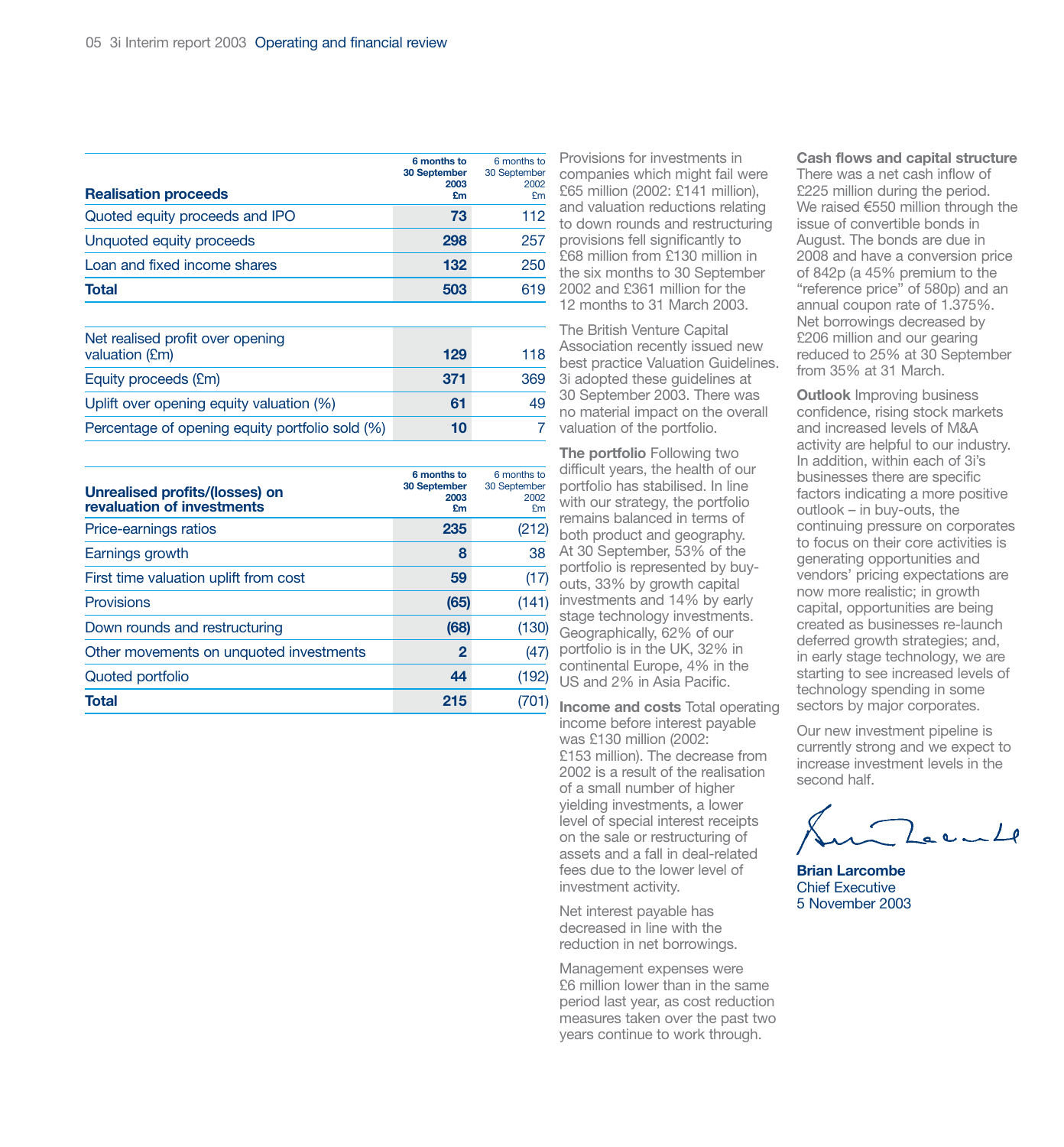# **Consolidated statement of total return**

for the six months to 30 September 2003

|                                                                                  | 6 months to 30 September 2003<br>(unaudited) |                      |                    | 6 months to 30 September 2002<br>(unaudited) |                          |                          | 12 months to 31 March 2003 |                | (audited)          |
|----------------------------------------------------------------------------------|----------------------------------------------|----------------------|--------------------|----------------------------------------------|--------------------------|--------------------------|----------------------------|----------------|--------------------|
|                                                                                  | Revenue<br>£m                                | <b>Capital</b><br>£m | <b>Total</b><br>£m | Revenue<br>£m                                | Capital<br>£m            | <b>Total</b><br>£m       | Revenue<br>£m              | Capital<br>£m  | <b>Total</b><br>£m |
| Capital profits                                                                  |                                              |                      |                    |                                              |                          |                          |                            |                |                    |
| <b>Realised profits</b><br>on disposal of investments                            |                                              | 129                  | 129                |                                              | 118                      | 118                      |                            | 184            | 184                |
| Unrealised profits/(losses)<br>on revaluation of investments                     |                                              | 215                  | 215                |                                              | (701)                    | (701)                    |                            | (1, 165)       | (1, 165)           |
|                                                                                  |                                              | 344                  | 344                |                                              | (583)                    | (583)                    |                            | (981)          | (981)              |
| Total operating income<br>before interest payable                                | 130                                          | -                    | 130                | 153                                          | -                        | 153                      | 298                        | 10             | 308                |
| Interest payable                                                                 | (27)                                         | (23)                 | (50)               | (52)                                         | (3)                      | (55)                     | (57)                       | (53)           | (110)              |
|                                                                                  | 103                                          | 321                  | 424                | 101                                          | (586)                    | (485)                    | 241                        | (1,024)        | (783)              |
| Administrative expenses                                                          | (30)                                         | (40)                 | (70)               | (53)                                         | (23)                     | (76)                     | (64)                       | (89)           | (153)              |
| Cost of changes to<br>organisational structure                                   | -                                            | -                    | -                  | $\overline{\phantom{0}}$                     | $\overline{\phantom{0}}$ | $\overline{\phantom{0}}$ | (5)                        | (5)            | (10)               |
| Return before tax and<br>currency translation                                    | 73                                           | 281                  |                    |                                              |                          |                          |                            |                |                    |
| adjustment                                                                       |                                              |                      | 354                | 48                                           | (609)                    | (561)<br>1               | 172                        | (1, 118)       | (946)              |
| <b>Tax</b><br>Return for the period<br>before currency<br>translation adjustment | (9)<br>64                                    | 8<br>289             | (1)<br>353         | (1)<br>47                                    | $\overline{c}$<br>(607)  | (560)                    | (32)<br>140                | 35<br>(1,083)  | 3<br>(943)         |
| <b>Currency translation</b><br>adjustment                                        | 12                                           | (6)                  | 6                  | 1                                            | (11)                     | (10)                     | 6                          | $\overline{2}$ | 8                  |
| <b>Total return</b>                                                              | 76                                           | 283                  | 359                | 48                                           | (618)                    | (570)                    | 146                        | (1,081)        | (935)              |
| <b>Total return per share</b>                                                    |                                              |                      |                    |                                              |                          |                          |                            |                |                    |
| Basic (pence)                                                                    | 12.4 <sub>p</sub>                            | 46.3p                | 58.7p              | 7.8p                                         | (101.3)p                 | (93.5)p                  | 23.9p                      | (177.1)p       | (153.2)p           |
| Diluted (pence)                                                                  | 12.1 <sub>p</sub>                            | 45.1p                | 57.2p              | 7.8 <sub>p</sub>                             | (101.0)p                 | (93.2)p                  | 23.9p                      | (176.9)p       | (153.0)p           |

# **Movement in shareholders' funds**

for the six months to 30 September 2003

|                              | 6 months to<br>30 September<br>2003<br>(unaudited)<br>£m | 6 months to<br>30 September<br>2002<br>(unaudited)<br>£m | 12 months to<br>31 March<br>2003<br>(audited)<br>£m |
|------------------------------|----------------------------------------------------------|----------------------------------------------------------|-----------------------------------------------------|
| Opening balance              | 2,936                                                    | 3,945                                                    | 3,945                                               |
| Revenue return               | 76                                                       | 48                                                       | 146                                                 |
| Capital return               | 283                                                      | (618)                                                    | (1,081)                                             |
| <b>Total return</b>          | 359                                                      | (570)                                                    | (935)                                               |
| <b>Dividends</b>             | (31)                                                     | (29)                                                     | (81)                                                |
| Proceeds of issues of shares | 6                                                        | 4                                                        |                                                     |
| Movement in the period       | 334                                                      | (595)                                                    | (1,009)                                             |
| <b>Closing balance</b>       | 3,270                                                    | 3,350                                                    | 2,936                                               |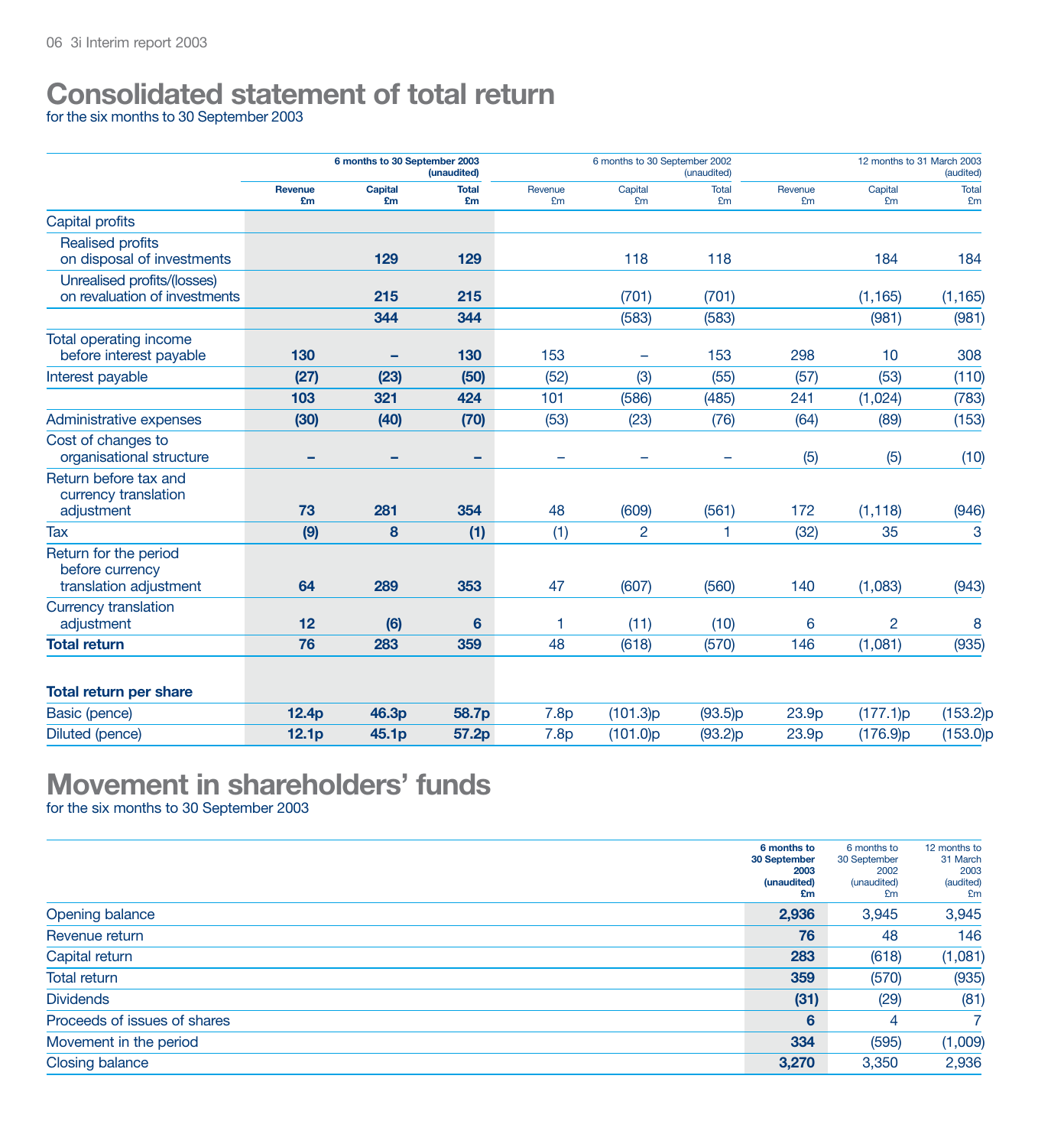# **Consolidated revenue statement**

for the six months to 30 September 2003

|                                                              | 6 months to<br>30 September<br>2003 | 6 months to<br>30 September<br>2002 | 6 months to<br>30 September<br>2002 | 12 months to<br>31 March<br>2003 |
|--------------------------------------------------------------|-------------------------------------|-------------------------------------|-------------------------------------|----------------------------------|
|                                                              | (unaudited)<br>£m                   | (pro forma)*<br>(unaudited)<br>£m   | (unaudited)<br>£m                   | (audited)<br>£m                  |
| Interest receivable on loan investments                      | 43                                  | 48                                  | 48                                  | 96                               |
| <b>Fixed rate dividends</b>                                  | 4                                   | 10                                  | 10                                  | 17                               |
| Other interest receivable and similar income                 | 17                                  | 17                                  | 17                                  | 34                               |
| Interest payable                                             | (27)                                | (28)                                | (52)                                | (57)                             |
| Net interest income                                          | 37                                  | 47                                  | 23                                  | 90                               |
| Dividend income from equity shares                           | 45                                  | 50                                  | 50                                  | 106                              |
| Share of net losses of joint ventures                        |                                     | (1)                                 | (1)                                 | (1)                              |
| Fees receivable                                              | 21                                  | 23                                  | 28                                  | 46                               |
| Other operating income                                       | -                                   | 1                                   | 1                                   |                                  |
| Total operating income                                       | 103                                 | 120                                 | 101                                 | 241                              |
| Administrative expenses and depreciation                     | (30)                                | (33)                                | (53)                                | (64)                             |
| Cost of changes to organisational structure                  |                                     | $\overline{\phantom{0}}$            |                                     | (5)                              |
| Profit on ordinary activities before tax                     | 73                                  | 87                                  | 48                                  | 172                              |
| Tax on profit on ordinary activities                         | (9)                                 | (14)                                | (1)                                 | (32)                             |
| <b>Profit for the period</b>                                 | 64                                  | 73                                  | 47                                  | 140                              |
| <b>Dividends</b>                                             |                                     |                                     |                                     |                                  |
| Interim (5.1p per share proposed, 2003: 4.9p per share paid) | (31)                                | (29)                                | (29)                                | (29)                             |
| Final (2003: 8.6p per share paid)                            |                                     |                                     |                                     | (52)                             |
| Profit retained for the period                               | 33                                  | 44                                  | 18                                  | 59                               |
| Dividends per share (pence)                                  | 5.1 <sub>p</sub>                    | 4.9 <sub>p</sub>                    | 4.9 <sub>p</sub>                    | 13.5p                            |
|                                                              |                                     |                                     |                                     |                                  |
| <b>Earnings per share</b>                                    |                                     |                                     |                                     |                                  |
| Basic (pence)                                                | 10.5 <sub>p</sub>                   | 12.0 <sub>p</sub>                   | 7.7p                                | 22.9p                            |
| Diluted (pence)                                              | 10.2 <sub>D</sub>                   | 11.9 <sub>p</sub>                   | 7.7p                                | 22.9p                            |

\*In the year to 31 March 2003, the Group adopted the recommendations in the revised Statement of Recommended Practice – Financial Statements of Investment Trust Companies, and revised the method of allocation of expenses between revenue and capital. To aid comparability, the comparatives to 30 September 2002 have been restated to reflect these changes and are included as a "pro forma" above. These changes are explained in more detail in the Basis of preparation on page 11.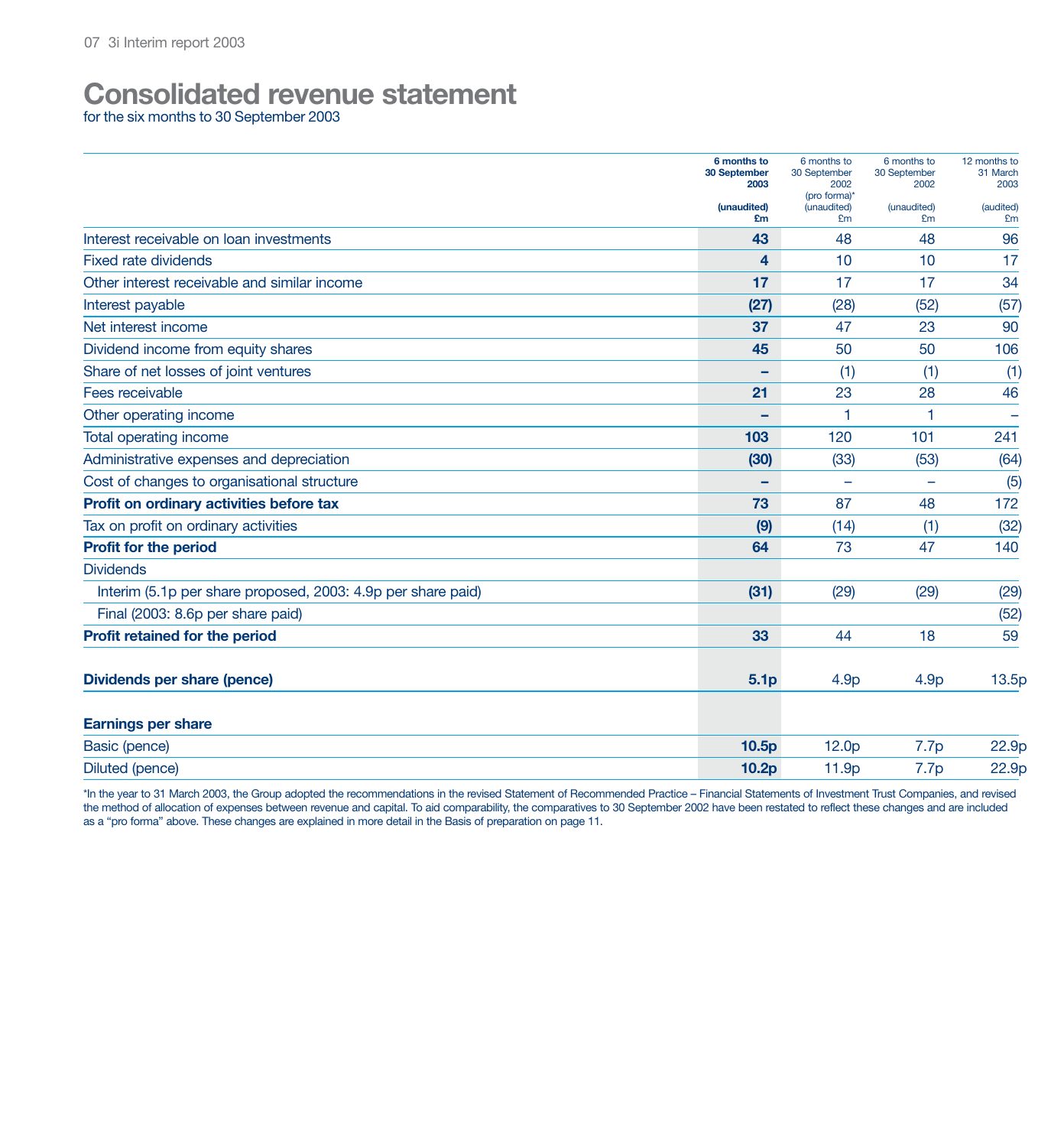# **Consolidated balance sheet**

as at 30 September 2003

|                                                   |       | 30 September<br>2003 |       | 30 September        |                          | 31 March<br>2003 |
|---------------------------------------------------|-------|----------------------|-------|---------------------|--------------------------|------------------|
| <b>Assets</b>                                     |       | (unaudited)          |       | 2002<br>(unaudited) |                          | (audited)        |
| Treasury bills and other eligible bills           | £m    | £m<br>1              | £m    | £m<br>1             | £m                       | £m<br>1          |
| Loans and advances to banks                       |       | 800                  |       | 695                 |                          | 527              |
| Debt securities held for treasury purposes        |       | 218                  |       | 198                 |                          | 283              |
| Debt securities and other fixed income securities |       |                      |       |                     |                          |                  |
| held as financial fixed asset investments         |       |                      |       |                     |                          |                  |
| Loan investments                                  | 1,229 |                      | 1,326 |                     | 1,336                    |                  |
| <b>Fixed income shares</b>                        | 199   |                      | 264   |                     | 228                      |                  |
| <b>Equity shares</b>                              |       |                      |       |                     |                          |                  |
| Listed                                            | 168   |                      | 210   |                     | 187                      |                  |
| <b>Unlisted</b>                                   | 2,410 |                      | 2,451 |                     | 2,188                    |                  |
|                                                   |       | 4,006                |       | 4,251               |                          | 3,939            |
| Interests in joint ventures                       |       |                      |       |                     |                          |                  |
| Share of gross assets                             | 116   |                      | -     |                     | 104                      |                  |
| Share of gross liabilities                        | (85)  |                      | -     |                     | (81)                     |                  |
|                                                   |       | 31                   |       | ۰                   |                          | 23               |
| Tangible fixed assets                             |       | 43                   |       | 52                  |                          | 45               |
| Other assets                                      |       | 214                  |       | 185                 |                          | 181              |
| <b>Total assets</b>                               |       | 5,313                |       | 5,382               |                          | 4,999            |
| <b>Liabilities</b>                                |       |                      |       |                     |                          |                  |
| Deposits by banks                                 |       | 290                  |       | 343                 |                          | 423              |
| Debt securities in issue                          |       | 1,103                |       | 1,373               |                          | 1,350            |
| Convertible bonds                                 |       | 384                  |       |                     |                          |                  |
| <b>Other liabilities</b>                          |       | 217                  |       | 221                 | 239                      |                  |
| Provision for joint venture deficit               |       |                      |       |                     |                          |                  |
| Share of gross assets                             | -     |                      | (74)  |                     | $\overline{\phantom{0}}$ |                  |
| Share of gross liabilities                        | -     |                      | 80    |                     | $\overline{\phantom{0}}$ |                  |
|                                                   |       | -                    |       | 6                   |                          |                  |
| <b>Subordinated liabilities</b>                   |       | 49                   |       | 89                  |                          | 51               |
|                                                   |       | 2,043                |       | 2,032               |                          | 2,063            |
| Called up share capital                           |       | 306                  |       | 305                 |                          | 305              |
| Share premium and redemption reserve              |       | 355                  |       | 347                 |                          | 350              |
| Capital reserve                                   |       | 2,223                |       | 2,403               |                          | 1,940            |
| Revenue reserve                                   |       | 386                  |       | 295                 |                          | 341              |
| <b>Equity shareholders' funds</b>                 |       | 3,270                |       | 3,350               |                          | 2,936            |
| <b>Total liabilities</b>                          |       | 5,313                |       | 5,382               |                          | 4,999            |
| Net asset value per share                         |       |                      |       |                     |                          |                  |
| Basic (pence)                                     |       | 534p                 |       | 549p                |                          | 481p             |
| Diluted (pence)                                   |       | 534p                 |       | 548p                |                          | 480p             |
|                                                   |       |                      |       |                     |                          |                  |

Approved by the Board 5 November 2003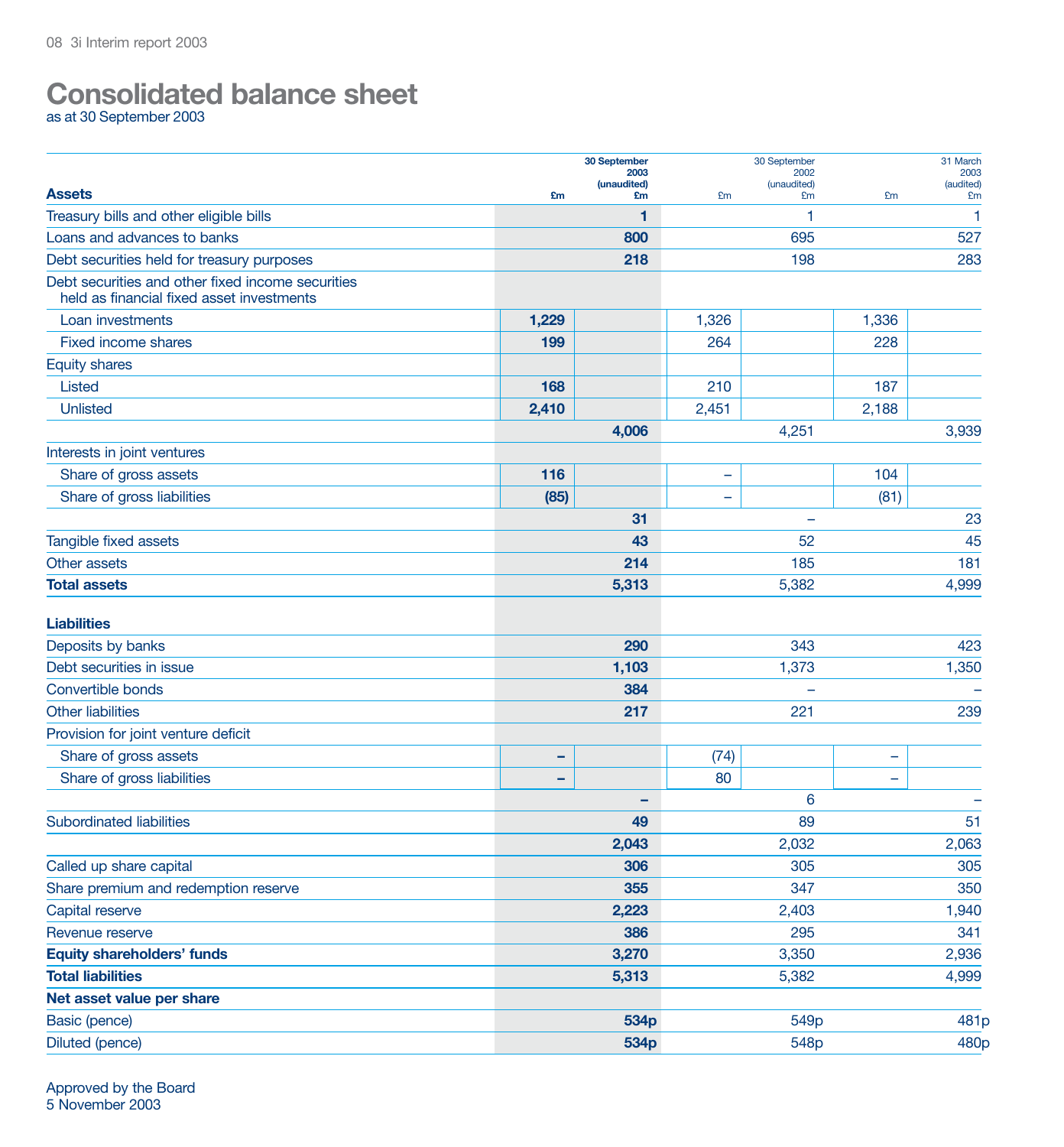# **Consolidated cash flow statement**

for the six months to 30 September 2003

|                                                                                          | 6 months to<br>30 September | 6 months to<br>30 September | 12 months to<br>31 March |
|------------------------------------------------------------------------------------------|-----------------------------|-----------------------------|--------------------------|
|                                                                                          | 2003<br>(unaudited)         | 2002<br>(unaudited)         | 2003<br>(audited)        |
| <b>Operating activities</b>                                                              | £m                          | £m                          | £m                       |
| Interest received and similar income arising from debt securities and                    |                             |                             |                          |
| other fixed income securities held as financial fixed asset investments                  | 29                          | 44                          | 75                       |
| Other interest received and similar income                                               | 17                          | 16                          | 31                       |
| Interest paid on borrowings                                                              | (31)                        | (54)                        | (58)                     |
| Dividends received from equity shares                                                    | 45                          | 47                          | 102                      |
| Fees and other net cash receipts                                                         | 20                          | 31                          | 46                       |
| Operating and administrative costs paid                                                  | (51)                        | (59)                        | (68)                     |
| Net cash inflow from operating activities                                                | 29                          | 25                          | 128                      |
| <b>Taxation (paid)/received</b>                                                          | (2)                         | 3                           | 4                        |
| <b>Capital expenditure and financial investment</b>                                      |                             |                             |                          |
| Investment in equity shares, fixed income shares and loans                               | (194)                       | (299)                       | (673)                    |
| Investment in equity shares and loans acquired from joint ventures                       |                             | (10)                        | (17)                     |
| Sale, repayment or redemption of equity shares, fixed income shares and loan investments | 501                         | 624                         | 975                      |
| Fees intrinsic to acquisition or disposal of investments                                 |                             | $\equiv$                    | 10                       |
| Investment interest paid                                                                 | (23)                        | (3)                         | (53)                     |
| Investment administrative expenses                                                       | (40)                        | (23)                        | (94)                     |
| Investment in joint ventures                                                             |                             | (5)                         | (54)                     |
| Divestment or repayment of interests in joint ventures                                   |                             | 10                          | 19                       |
| Purchase of tangible fixed assets                                                        | (1)                         | (3)                         | (5)                      |
| Sale of tangible fixed assets                                                            | 1                           |                             | 1                        |
| Net cash flow from capital expenditure and financial investment                          | 244                         | 291                         | 109                      |
| <b>Equity dividends paid</b>                                                             | (52)                        | (49)                        | (78)                     |
| <b>Management of liquid resources</b>                                                    | (162)                       | (122)                       | 15                       |
| Net cash flow before financing                                                           | 57                          | 148                         | 178                      |
| <b>Financing</b>                                                                         |                             |                             |                          |
| Debt due within one year                                                                 | (283)                       | (87)                        | (104)                    |
| Debt due after more than one year                                                        | 265                         | (50)                        | (32)                     |
| <b>Issues of shares</b>                                                                  | $6 \,$                      | 4                           | $\overline{7}$           |
| Net cash flow from financing                                                             | (12)                        | (133)                       | (129)                    |
| Increase in cash                                                                         | 45                          | 15                          | 49                       |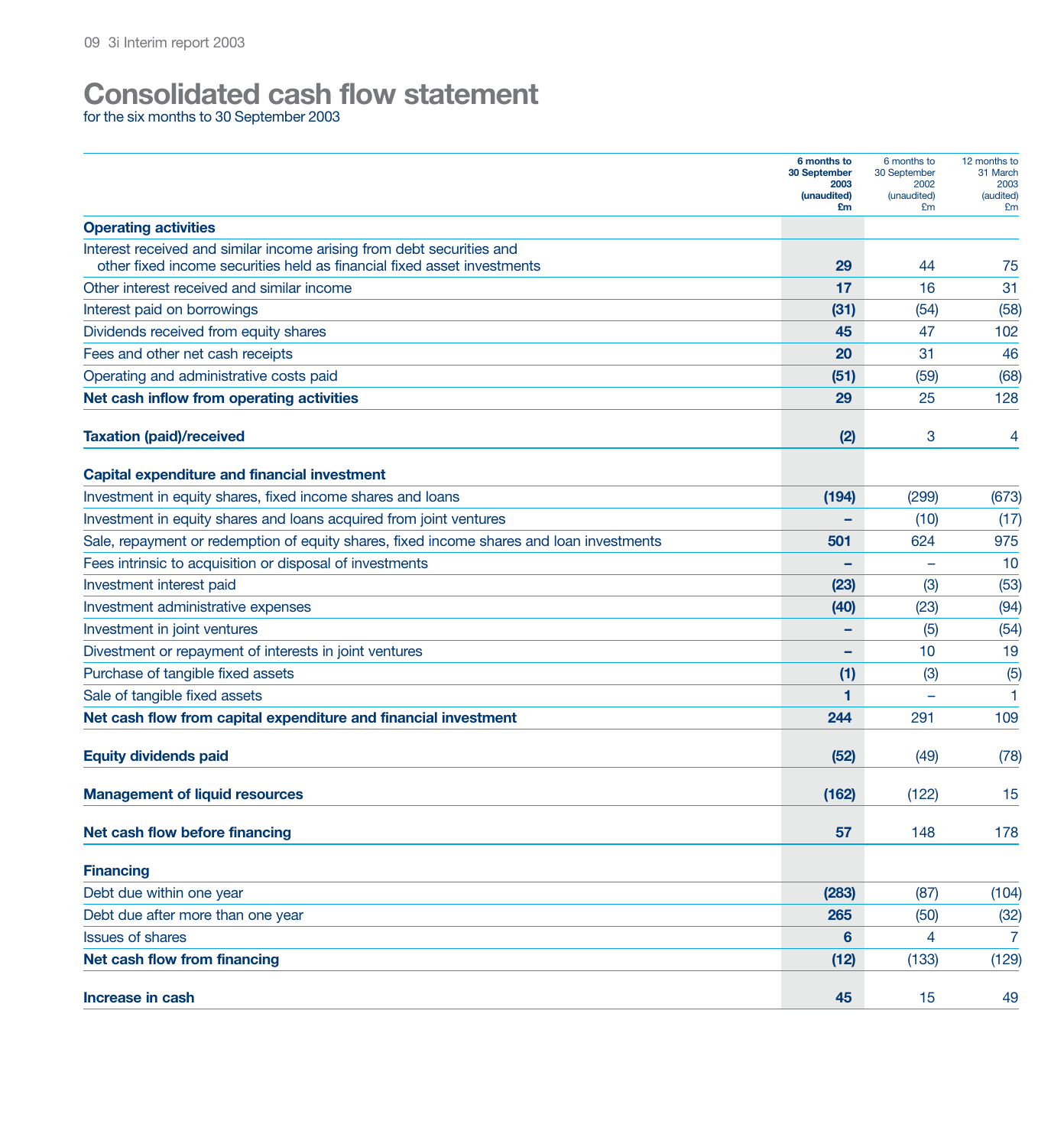# **Notes to the financial statements**

for the six months to 30 September 2003

#### **1 Reconciliation of revenue profit before tax to net cash inflow from operating activities**

|                                                                                 | 6 months to<br>30 September<br>2003<br>(unaudited)<br>£m | 6 months to<br>30 September<br>2002<br>(unaudited)<br>£m | 12 months to<br>31 March<br>2003<br>(audited)<br>£m |
|---------------------------------------------------------------------------------|----------------------------------------------------------|----------------------------------------------------------|-----------------------------------------------------|
| Revenue profit before tax                                                       | 73                                                       | 48                                                       | 172                                                 |
| Depreciation of equipment and vehicles                                          | 3                                                        | 3                                                        |                                                     |
| Tax on investment income included within income from overseas companies         |                                                          |                                                          | (1)                                                 |
| Interest received by way of loan notes                                          | (15)                                                     | (15)                                                     | (41)                                                |
| Movement in other assets associated with operating activities                   | (11)                                                     |                                                          | (9)                                                 |
| Movement in prepayments and accrued income associated with operating activities | (13)                                                     | (10)                                                     | $12 \overline{ }$                                   |
| Movement in accruals and deferred income associated with operating activities   | (3)                                                      | (5)                                                      | (15)                                                |
| Movement in provisions for liabilities and charges                              | (5)                                                      | (4)                                                      | 2                                                   |
| Reversal of losses of joint ventures less distributions received                |                                                          |                                                          |                                                     |
| Net cash inflow from operating activities                                       | 29                                                       | 25                                                       | 128                                                 |

### **2 Reconciliation of net cash flows to movements in net debt**

|                                               | 6 months to<br>30 September<br>2003<br>(unaudited)<br>£m | 6 months to<br>30 September<br>2002<br>(unaudited)<br>£m | 12 months to<br>31 March<br>2003<br>(audited)<br>£m |
|-----------------------------------------------|----------------------------------------------------------|----------------------------------------------------------|-----------------------------------------------------|
| Increase in cash in the period                | 45                                                       | 15                                                       | 49                                                  |
| Cash flow from management of liquid resources | 162                                                      | 122                                                      | (15)                                                |
| Cash flow from debt financing                 | 13                                                       | 142                                                      | 143                                                 |
| Cash flow from subordinated liabilities       | 5                                                        | (5)                                                      | (7)                                                 |
| Change in net debt from cash flows            | 225                                                      | 274                                                      | 170                                                 |
| Foreign exchange movements                    | (17)                                                     |                                                          | (46)                                                |
| Non-cash changes                              | (2)                                                      | 2                                                        | 50                                                  |
| Movement in net debt in the period            | 206                                                      | 276                                                      | 174                                                 |
| Net debt at start of period                   | (1,015)                                                  | (1, 189)                                                 | (1, 189)                                            |
| Net debt at end of period                     | (809)                                                    | (913)                                                    | (1,015)                                             |

### **3 Analysis of net debt**

|                                                                    | 1 April<br>2003<br>(audited)<br>£m | <b>Cash flow</b><br>(unaudited)<br>£m | <b>Exchange</b><br>movement<br>(unaudited)<br>£m | Other<br>non-cash<br>changes<br>(unaudited)<br>£m | 30 September<br>2003<br>(unaudited)<br>£m |
|--------------------------------------------------------------------|------------------------------------|---------------------------------------|--------------------------------------------------|---------------------------------------------------|-------------------------------------------|
| Cash and deposits repayable on demand                              | 99                                 | 45                                    |                                                  |                                                   | 144                                       |
| Treasury bills, other loans, advances and treasury debt securities | 712                                | 162                                   |                                                  | -                                                 | 875                                       |
| Deposits and debt securities repayable within one year             | (401)                              | 283                                   |                                                  | (2)                                               | (120)                                     |
| Deposits and debt securities repayable after one year              | (1, 372)                           | (270)                                 | (17)                                             | $\mathbf{2}$                                      | (1,657)                                   |
| Subordinated liabilities repayable after one year                  | (51)                               | 5                                     | (1)                                              | (2)                                               | (49)                                      |
| <b>Finance leases</b>                                              | (2)                                |                                       |                                                  |                                                   | (2)                                       |
|                                                                    | (1,015)                            | 225                                   | (17)                                             | (2)                                               | (809)                                     |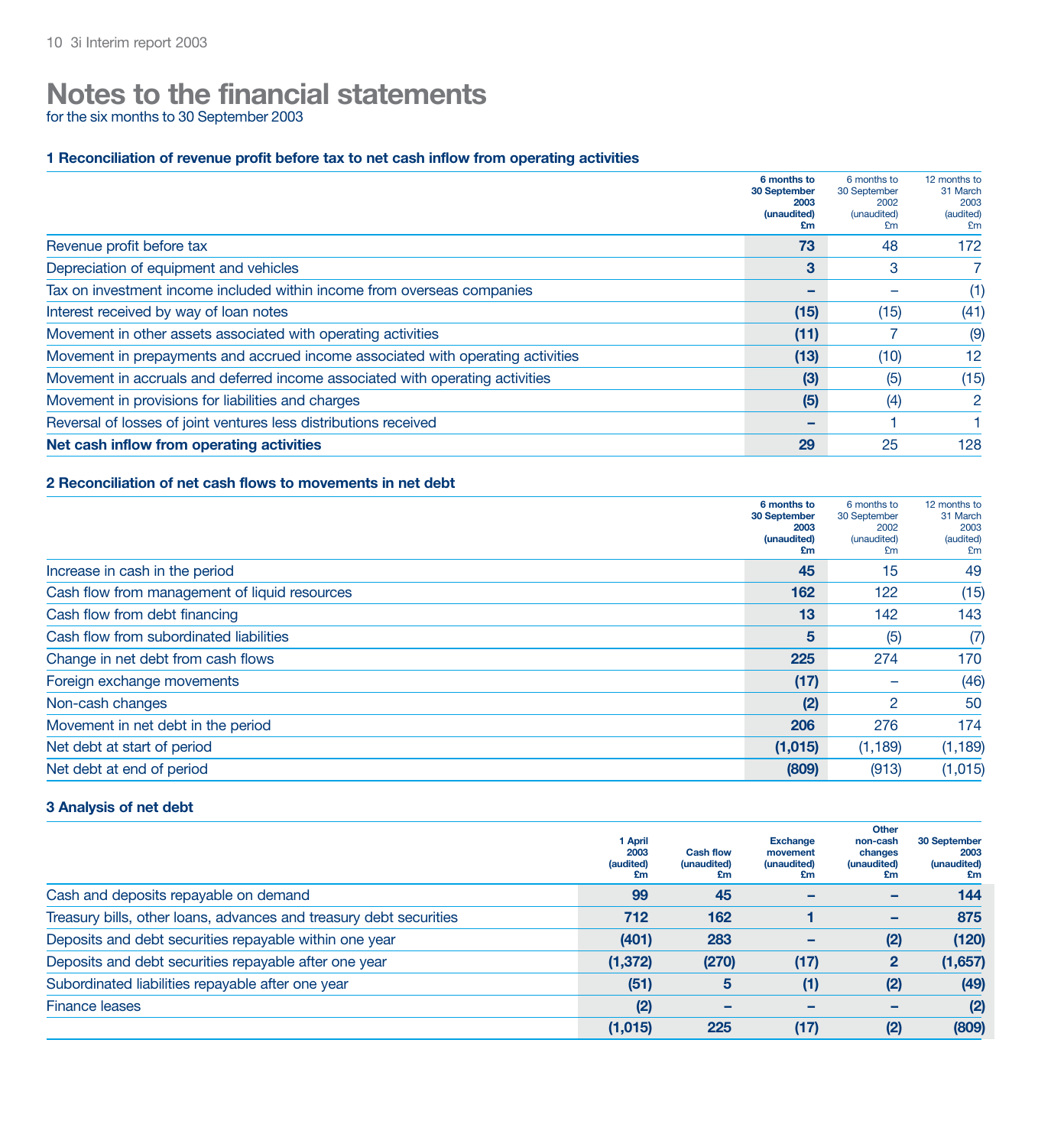# **Basis of preparation**

The accounting policies used in the preparation of this Interim report are the same as those used in the statutory accounts for the year to 31 March 2003 and those expected to be used for the year to 31 March 2004.

The six month period is treated as a discrete period except in so far as tax in the revenue account is charged on the basis of an estimated annual effective rate.

The figures for the year to 31 March 2003 have been extracted from the accounts filed with the Registrar of Companies on which the auditors issued an unqualified report. This Interim report does not constitute statutory accounts.

In the year to 31 March 2003, the Group adopted the recommendations contained in the revised Statement of Recommended Practice – Financial Statements of Investment Trust Companies, issued in January 2003. Fee income and costs earned or incurred as an intrinsic part of an intention to acquire or dispose of an investment have been accounted for in full as part of capital return. To the extent taxation losses have been transferred between capital and revenue in order to be utilised against excess taxable profits, the transfer is reflected in the Statement of total return and Revenue statement. In the year to 31 March 2003, the methodology used to identify the administrative expenses available for allocation to the capital reserve was modified. The methodology for allocation of finance costs has also been revised to allocate all finance costs less interest income between capital and revenue. The proportion of costs allocated to the capital reserve was decreased from 80% to 70%. Consequently, to aid comparability, a pro forma of the Revenue statement has been presented to show the results as if these changes had been adopted for the six months to 30 September 2002.

## **Independent review report to 3i Group plc**

**Introduction** We have been instructed by the Company to review the financial information for the six months ended 30 September 2003 which comprises Consolidated statement of total return, Movement in shareholders' funds, Consolidated revenue statement, Consolidated balance sheet, Consolidated cash flow statement and the related notes 1 to 3 and the Basis of preparation. We have read the other information contained in the Interim report and considered whether it contains any apparent misstatements or material inconsistencies with the financial information.

This report is made solely to the Company in accordance with guidance contained in Bulletin 1999/4 'Review of interim financial information' issued by the Auditing Practices Board. To the fullest extent permitted by law, we do not accept or assume responsibility to anyone other than the Company, for our work, for this report or for the conclusions we have formed.

**Directors' responsibilities** The Interim report, including the financial information contained therein, is the responsibility of, and has been approved by, the Directors. The Directors are responsible for preparing the Interim report in accordance with the Listing Rules of the Financial Services Authority which require that the accounting policies and presentation applied to the interim figures should be consistent with those applied in preparing the preceding annual accounts except where any changes, and the reasons for them, are disclosed.

**Review work performed** We conducted our review in accordance with guidance contained in Bulletin 1999/4 issued by the Auditing Practices Board for use in the United Kingdom. A review consists principally of making enquiries of group management and applying analytical procedures to the financial information and underlying financial data, and based thereon, assessing whether the accounting policies and presentation have been consistently applied unless otherwise disclosed. A review excludes audit procedures such as tests of controls and verification of assets, liabilities and transactions. It is substantially less in scope than an audit performed in accordance with United Kingdom Auditing Standards and therefore provides a lower level of assurance than an audit. Accordingly, we do not express an audit opinion on the financial information.

**Review conclusion** On the basis of our review, we are not aware of any material modifications that should be made to the financial information as presented for the six months ended 30 September 2003.

**Ernst & Young LLP** London 5 November 2003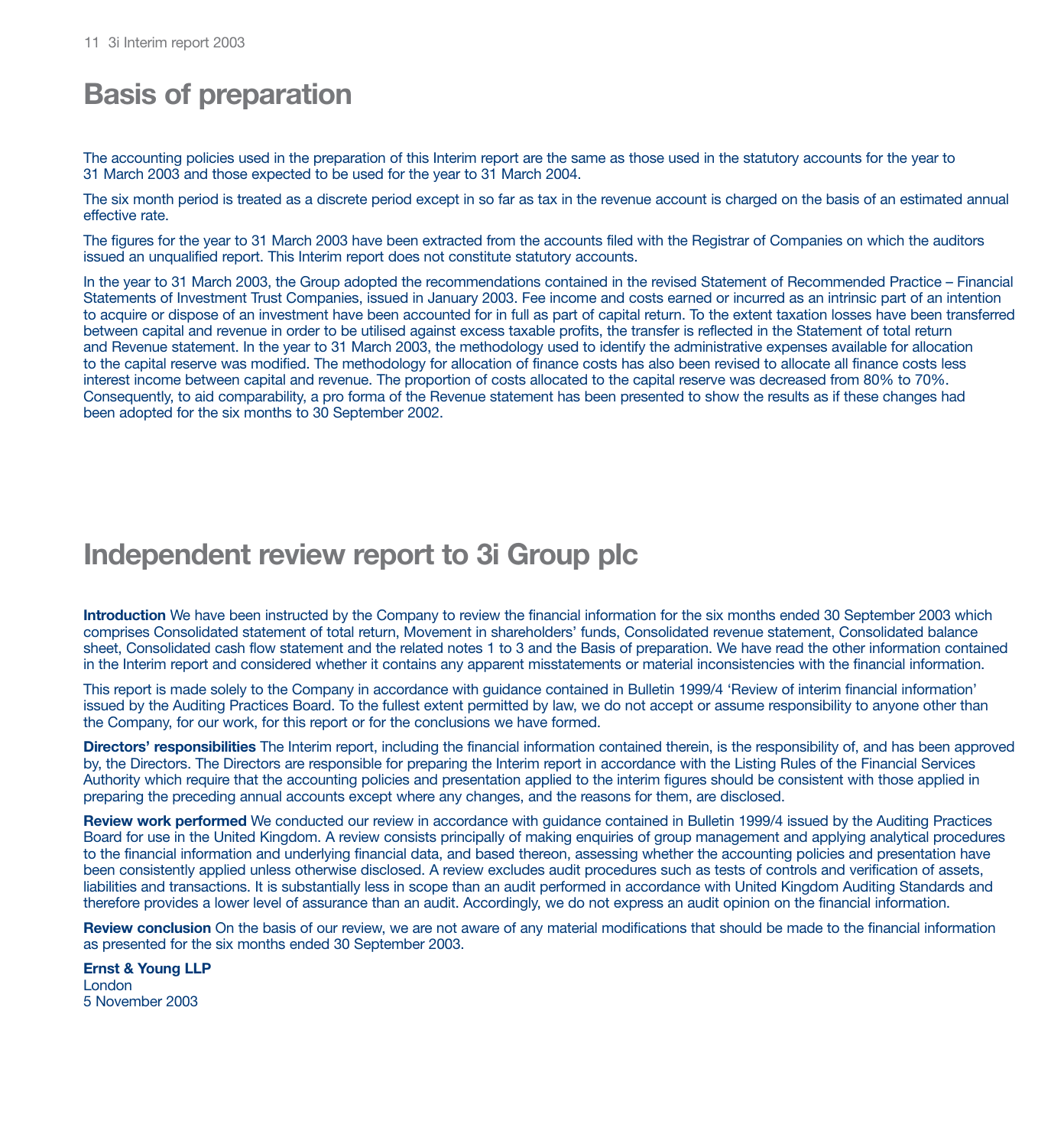## **New investment analysis**

Analysis of the equity, fixed income and loan investments made by 3i Group. The analyses below exclude investments in joint ventures.

| <b>Investment by product (£m)</b>                                                                    | 6 months to<br>30 September<br>2003 | 6 months to<br>30 September<br>2002 | 12 months to<br>31 March<br>2003 |
|------------------------------------------------------------------------------------------------------|-------------------------------------|-------------------------------------|----------------------------------|
| <b>Buy-outs</b>                                                                                      | 141                                 | 177                                 | 482                              |
| <b>Growth capital</b>                                                                                | 76                                  | 123                                 | 273                              |
| Early stage technology                                                                               | 56                                  | 93                                  | 176                              |
| Total                                                                                                | 273                                 | 393                                 | 931                              |
| Investment by geography (3i only - excluding co-investment funds) (£m)                               |                                     |                                     |                                  |
| UK                                                                                                   | 53                                  | 197                                 | 318                              |
| <b>Continental Europe</b>                                                                            | 134                                 | 84                                  | 304                              |
| <b>US</b>                                                                                            | 18                                  | 31                                  | 74                               |
| <b>Asia Pacific</b>                                                                                  | $6\phantom{a}$                      | 3                                   | 20                               |
| <b>Total</b>                                                                                         | 211                                 | 315                                 | 716                              |
| <b>Investment by geography (£m)</b>                                                                  |                                     |                                     |                                  |
| <b>UK</b>                                                                                            | 65                                  | 248                                 | 399                              |
| <b>Continental Europe</b>                                                                            | 182                                 | 111                                 | 436                              |
| US                                                                                                   | 18                                  | 31                                  | 74                               |
| <b>Asia Pacific</b>                                                                                  | 8                                   | 3                                   | 22                               |
| Total                                                                                                | 273                                 | 393                                 | 931                              |
| <b>Continental European investment (£m)</b>                                                          |                                     |                                     |                                  |
| <b>Benelux</b>                                                                                       | 52                                  | 3                                   | 67                               |
| France                                                                                               | 12                                  | 12                                  | 36                               |
| Germany/Austria/Switzerland                                                                          | 48                                  | 48                                  | 149                              |
| Italy                                                                                                | 18                                  | $\overline{7}$                      | 32                               |
| Nordic                                                                                               | 27                                  | 23                                  | 69                               |
| Spain                                                                                                | 20                                  | 17                                  | 75                               |
| Other European*                                                                                      | 5                                   | 1                                   | 8                                |
| Total                                                                                                | 182                                 | 111                                 | 436                              |
| *Other European includes investments in countries where 3i did not have an office at the period end. |                                     |                                     |                                  |
| <b>Investment by FTSE industrial classification (£m)</b>                                             |                                     |                                     |                                  |
| <b>Resources</b>                                                                                     | 4                                   | 3                                   | $\overline{12}$                  |
| <b>Industrials</b>                                                                                   | 53                                  | 86                                  | 328                              |
| Consumer goods                                                                                       | 80                                  | 130                                 | 194                              |
| Services and utilities                                                                               | 66                                  | 61                                  | 197                              |
| Financials                                                                                           | 20                                  | 33                                  | 54                               |
| Information technology                                                                               | 50                                  | 80                                  | 146                              |
| Total                                                                                                | 273                                 | 393                                 | 931                              |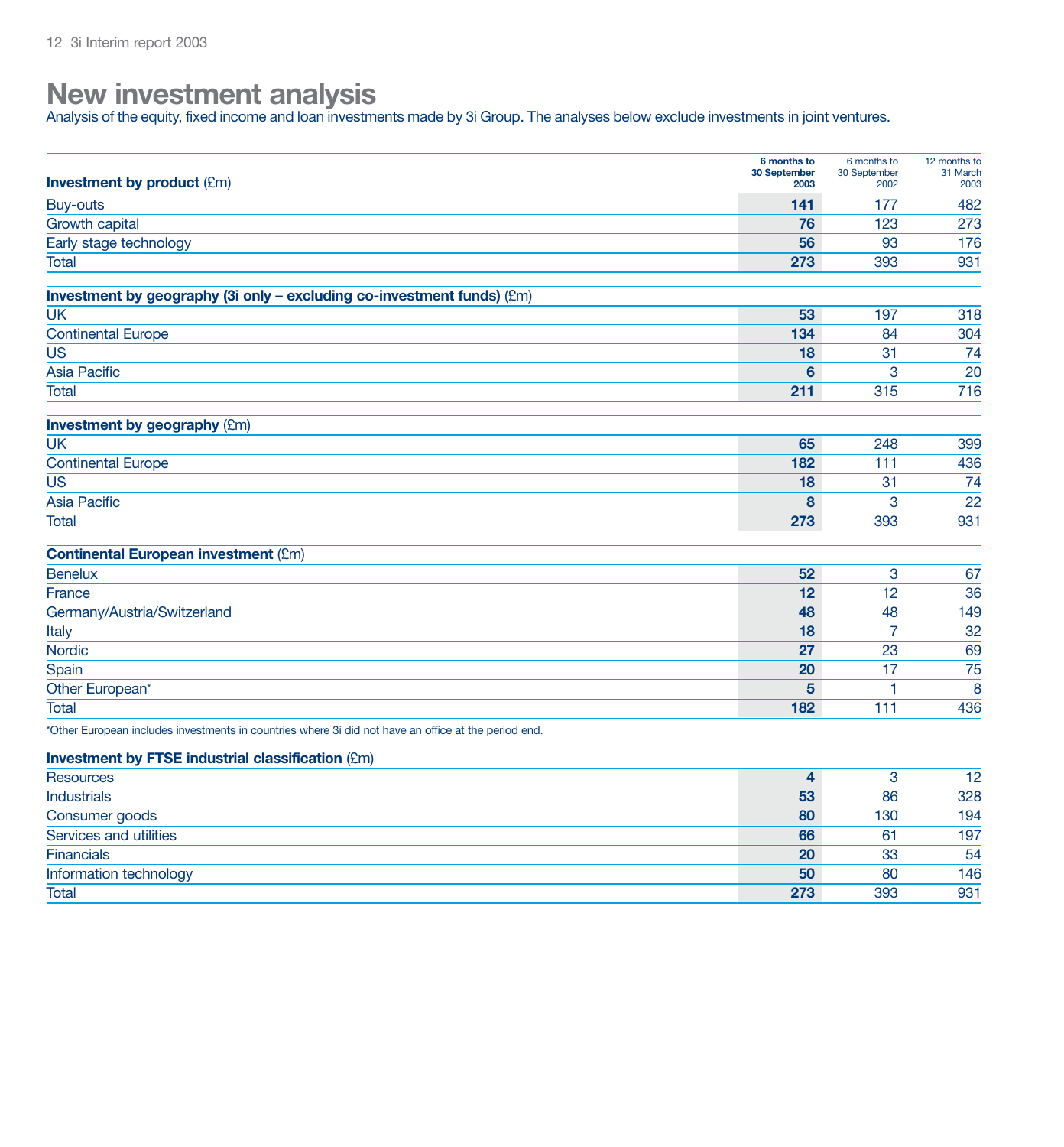# **Portfolio analysis**

The Group's equity, fixed income and loan investments total £4,006 million at 30 September 2003 (excluding co-investment funds). The analyses below exclude joint ventures.

| Portfolio value by product (£m)                                                                      | At 30 September<br>2003 | At 31 March<br>2003 |
|------------------------------------------------------------------------------------------------------|-------------------------|---------------------|
| <b>Buy-outs</b>                                                                                      | 2,131                   | 2,001               |
| <b>Growth capital</b>                                                                                | 1,331                   | 1,349               |
| Early stage technology                                                                               | 544                     | 589                 |
| <b>Total</b>                                                                                         | 4,006                   | 3,939               |
| Portfolio value by geography (including co-investment funds) (£m)                                    |                         |                     |
| <b>UK</b>                                                                                            | 3,031                   | 3,041               |
| <b>Continental Europe</b>                                                                            | 1,977                   | 1,773               |
| <b>US</b>                                                                                            | 177                     | 182                 |
| <b>Asia Pacific</b>                                                                                  | 80                      | 101                 |
| <b>Total</b>                                                                                         | 5,265                   | 5,097               |
|                                                                                                      |                         |                     |
| Portfolio value by geography (£m)                                                                    |                         |                     |
| <b>UK</b>                                                                                            | 2,495                   | 2,494               |
| <b>Continental Europe</b>                                                                            | 1,271                   | 1,175               |
| <b>US</b>                                                                                            | 170                     | 180                 |
| <b>Asia Pacific</b>                                                                                  | 70                      | 90                  |
| Total                                                                                                | 4,006                   | 3,939               |
| <b>Continental European portfolio value (£m)</b>                                                     |                         |                     |
| <b>Benelux</b>                                                                                       | 141                     | 101                 |
| France                                                                                               | 205                     | 186                 |
| Germany/Austria/Switzerland                                                                          | 328                     | 319                 |
| Italy                                                                                                | 82                      | 69                  |
| <b>Nordic</b>                                                                                        | 279                     | 273                 |
| Spain                                                                                                | 218                     | 211                 |
| Other European*                                                                                      | 18                      | 16                  |
| <b>Total</b>                                                                                         | 1,271                   | 1,175               |
| *Other European includes investments in countries where 3i did not have an office at the period end. |                         |                     |
| Portfolio value by FTSE industrial classification (£m)                                               |                         |                     |
| <b>Resources</b>                                                                                     | 171                     | 186                 |
| <b>Industrials</b>                                                                                   | 1,028                   | 944                 |
| Consumer goods                                                                                       | 923                     | 873                 |
| Services and utilities                                                                               | 1,046                   | 1,018               |
| <b>Financials</b>                                                                                    | 230                     | 274                 |
| Information technology                                                                               | 608                     | 644                 |
| <b>Total</b>                                                                                         | 4,006                   | 3,939               |
| Portfolio value by valuation method (£m)                                                             |                         |                     |
| Imminent sale or IPO                                                                                 | 83                      | 37                  |
| Listed                                                                                               | 168                     | 187                 |
| Secondary market                                                                                     | 48                      | 30                  |
| Earnings                                                                                             | 1,251                   | 938                 |
| Cost                                                                                                 | 514                     | 607                 |
| Further advance                                                                                      | 125                     | 155                 |
| Net assets                                                                                           | 114                     | 139                 |
| Other (including other technology assets valued below cost)                                          | 275                     | 282                 |
| Loan investments and fixed income shares                                                             | 1,428                   | 1,564               |
| Total                                                                                                | 4,006                   | 3,939               |
|                                                                                                      |                         |                     |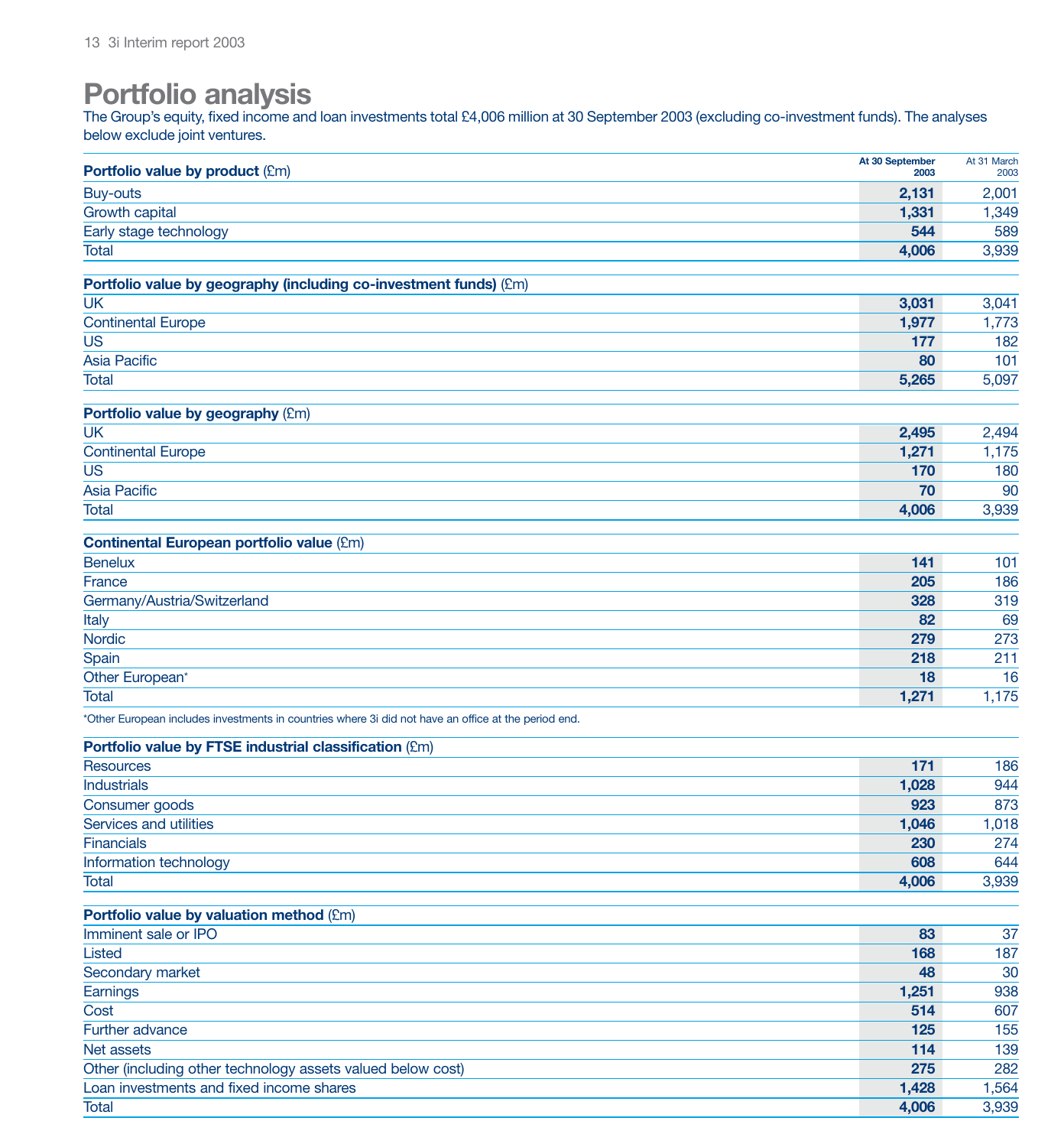| Buy-out portfolio value by valuation method (£m)                 | At 30 September<br>2003 | At 31 March<br>2003 |
|------------------------------------------------------------------|-------------------------|---------------------|
| Imminent sale or IPO                                             | 18                      | 12                  |
| Listed                                                           | 70                      | 67                  |
| Secondary market                                                 |                         |                     |
| Earnings                                                         | 750                     | 536                 |
| Cost                                                             | 141                     | 149                 |
| Net assets                                                       | 24                      | 40                  |
| Other                                                            | 61                      | 115                 |
| Loan investments and fixed income shares                         | 1,060                   | 1,075               |
| Total                                                            | 2,131                   | 2,001               |
| Growth capital portfolio value by valuation method $(\text{Em})$ |                         |                     |

| Imminent sale or IPO                     | 47    | 14    |
|------------------------------------------|-------|-------|
| Listed                                   | 98    | 120   |
| Secondary market                         | 41    | 23    |
| Earnings                                 | 500   | 377   |
| Cost                                     | 147   | 187   |
| Further advance                          | 19    | 42    |
| Net assets                               | 90    | 98    |
| Other                                    | 85    | 69    |
| Loan investments and fixed income shares | 304   | 419   |
| <b>Total</b>                             | 1,331 | 1,349 |

### **Early stage technology portfolio value by valuation method** (£m)

| Imminent sale or IPO                      | 18  |     |
|-------------------------------------------|-----|-----|
| Earnings                                  |     | 25  |
| Cost                                      | 226 | 271 |
| Further advance                           | 106 | 113 |
| Net assets                                |     |     |
| Other technology assets valued below cost | 107 | 79  |
| Other                                     | 22  | 19  |
| Loan investments and fixed income shares  | 64  | 70  |
| Total                                     | 544 | 589 |

| Technology portfolio value by stage (£m) |       |       |
|------------------------------------------|-------|-------|
| Early stage                              | 544   | 589   |
| Late stage                               |       |       |
| Quoted                                   | 124   | 103   |
| Buy-outs                                 | 339   | 294   |
| Growth capital                           | 260   | 250   |
|                                          | 723   | 647   |
| <b>Total</b>                             | 1,267 | 1,236 |

The early stage portfolio comprises investments in immature businesses which typically require further funding. The late stage portfolio comprises investments in more mature, typically self-funding businesses, including investments made by way of buy-outs and growth capital.

| Early stage technology portfolio value by sector $(\text{Em})$ |     |     |
|----------------------------------------------------------------|-----|-----|
| Healthcare                                                     | 183 | 195 |
| Communications                                                 | 111 | 112 |
| Electronics, semiconductors and advanced technologies          | 74  | 72  |
| Software                                                       | 176 | 210 |
| <b>Total</b>                                                   | 544 | 589 |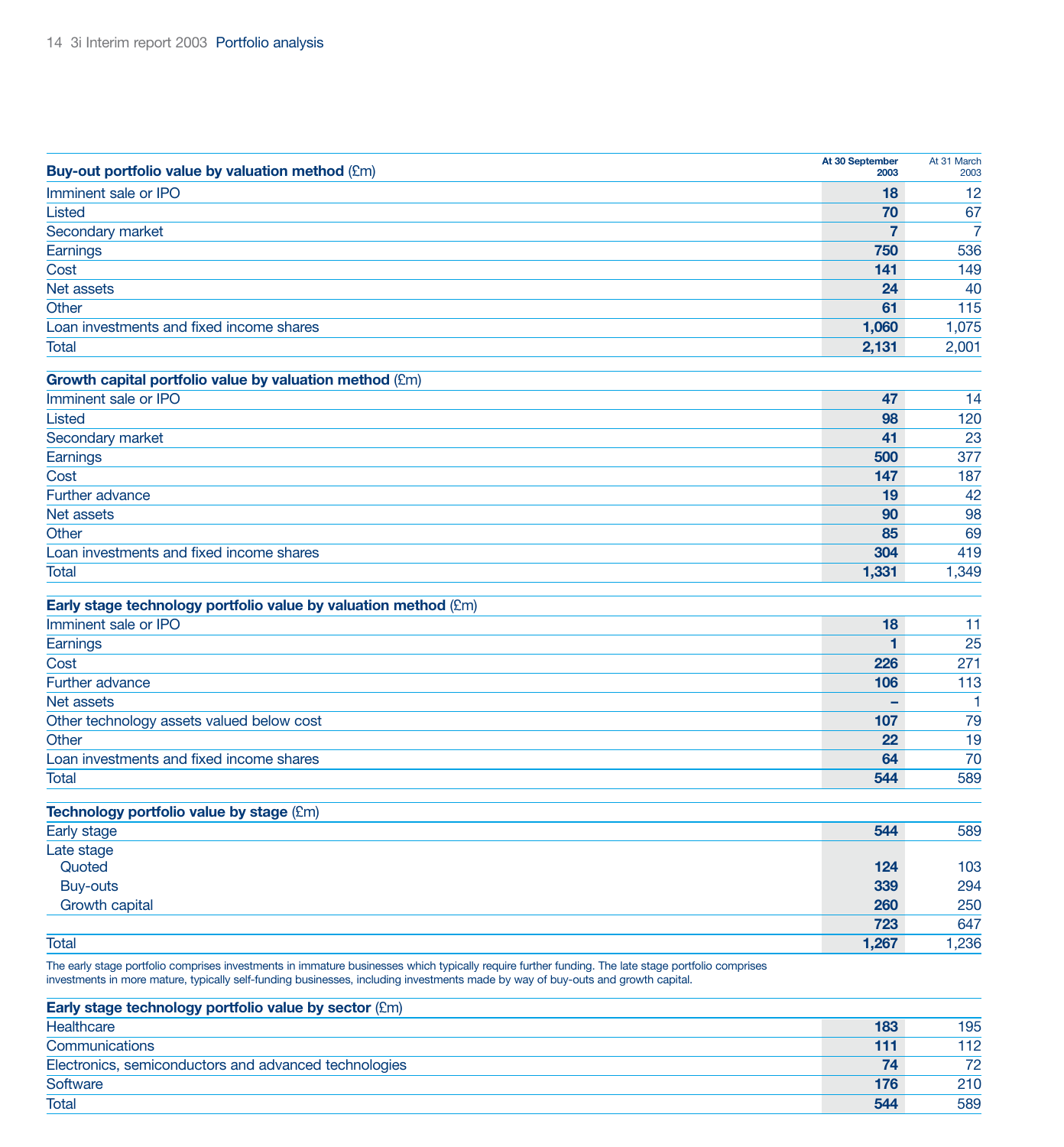## **Realisations analysis**

Analysis of the Group's realisation proceeds (excluding co-investment funds).

| <b>Realisations proceeds by product (£m)</b>                 | 6 months to<br>30 September<br>2003 | 6 months to<br>30 September<br>2002 | 12 months to<br>31 March<br>2003 |
|--------------------------------------------------------------|-------------------------------------|-------------------------------------|----------------------------------|
| Buy-outs                                                     | 229                                 | 428                                 | 613                              |
| Growth capital                                               | 197                                 | 145                                 | 270                              |
| Early stage technology                                       | 77                                  | 46                                  | 93                               |
| <b>Total</b>                                                 | 503                                 | 619                                 | 976                              |
| Realisations proceeds by geography (£m)                      |                                     |                                     |                                  |
| <b>UK</b>                                                    | 317                                 | 535                                 | 727                              |
| <b>Continental Europe</b>                                    | 119                                 | 79                                  | 238                              |
| <b>US</b>                                                    | 11                                  |                                     | $\overline{2}$                   |
| <b>Asia Pacific</b>                                          | 56                                  | 4                                   | 9                                |
| <b>Total</b>                                                 | 503                                 | 619                                 | 976                              |
| <b>Realisations proceeds (£m)</b>                            |                                     |                                     |                                  |
| <b>IPO</b>                                                   | -                                   | 33                                  | 37                               |
| Sale of quoted investments                                   | 73                                  | 79                                  | 110                              |
| Trade and other sales                                        | 298                                 | 257                                 | 493                              |
| Loan and fixed income share repayments                       | 132                                 | 250                                 | 336                              |
| <b>Total</b>                                                 | 503                                 | 619                                 | 976                              |
| Realisations proceeds by FTSE industrial classification (£m) |                                     |                                     |                                  |
| <b>Resources</b>                                             | 13                                  | 53                                  | 60                               |
| <b>Industrials</b>                                           | 73                                  | 167                                 | 294                              |
| Consumer goods                                               | 78                                  | 117                                 | 192                              |
| Services and utilities                                       | 225                                 | 217                                 | 330                              |
| <b>Financials</b>                                            | 68                                  | 32                                  | 42                               |
| Information technology                                       | 46                                  | 33                                  | 58                               |
| <b>Total</b>                                                 | 503                                 | 619                                 | 976                              |

# **Funds under management**

| E(m)                                     | At 30 September<br>2003 | At 31 March<br>2003 |
|------------------------------------------|-------------------------|---------------------|
| Third party unquoted co-investment funds | 1.778                   | .587                |
| Quoted investment companies*             | 558                     | 452                 |
| Total                                    | 2.336                   | 2,039               |

\*Includes the 3i Group Pension Plan.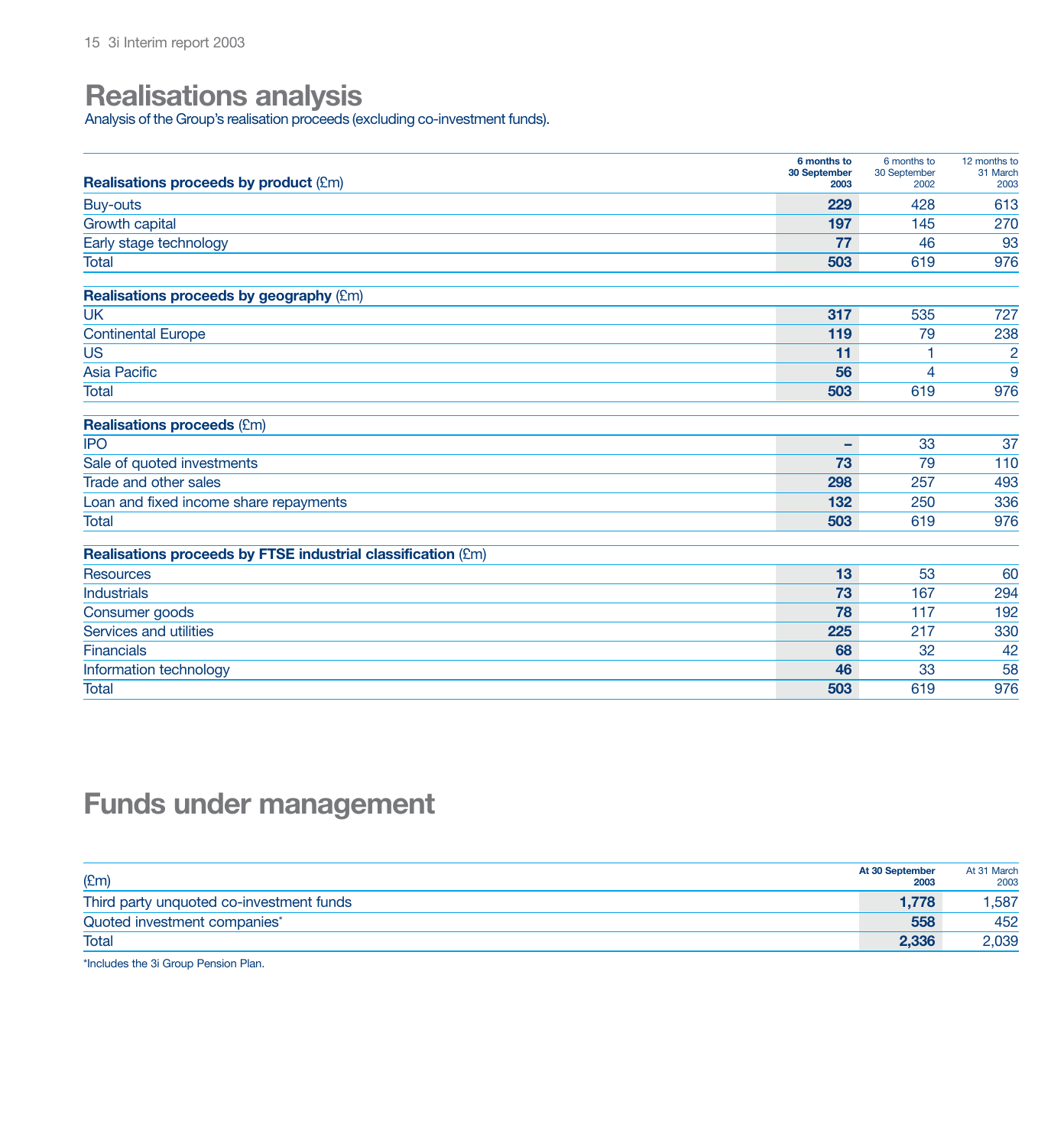# **Ten largest investments**

At 30 September 2003, the Directors' valuation of the ten largest investments was a total of £438 million. These investments cost £277 million.

| Investment                                                                                              | First<br>invested<br>in | Cost <sup>1</sup><br>£m      | Proportion<br>of equity<br>shares held | Directors'<br>valuation<br>£m |
|---------------------------------------------------------------------------------------------------------|-------------------------|------------------------------|----------------------------------------|-------------------------------|
| <b>Travelex Holdings Ltd<sup>2</sup></b><br>Foreign currency services                                   | 1998                    |                              |                                        |                               |
| <b>Equity shares</b>                                                                                    |                         | $\qquad \qquad \blacksquare$ | 19.6%                                  | 64                            |
|                                                                                                         |                         | ۰                            |                                        | 64                            |
| <b>Westminster Health Care Holdings Ltd</b><br>Care homes operator                                      | 2002                    |                              |                                        |                               |
| <b>Equity shares</b>                                                                                    |                         | 1                            | 49.6%                                  | 14                            |
| Loans                                                                                                   |                         | 38                           |                                        | 38                            |
|                                                                                                         |                         | 39                           |                                        | 52                            |
| <b>Fonecta Group Oy</b><br><b>Directory services</b>                                                    | 2002                    |                              |                                        |                               |
| <b>Equity shares</b>                                                                                    |                         | 4                            | 33.5%                                  | 36                            |
| Loans                                                                                                   |                         | 12                           |                                        | 12                            |
|                                                                                                         |                         | 16                           |                                        | 48                            |
| <b>Malmberg Investments BV</b><br><b>Educational publisher</b>                                          | 2001                    |                              |                                        |                               |
| <b>Equity shares</b>                                                                                    |                         | 7                            | 41.8%                                  | 26                            |
| Loans                                                                                                   |                         | 18                           |                                        | 18                            |
|                                                                                                         |                         | 25                           |                                        | 44                            |
| <b>Pets at Home Group Ltd</b><br>Retailer of pets and pet supplies                                      | 1995                    |                              |                                        |                               |
| <b>Equity shares</b>                                                                                    |                         | $\overline{c}$               | 26.0%                                  | 18                            |
| Loans                                                                                                   |                         | 25                           |                                        | 25                            |
|                                                                                                         |                         | 27                           |                                        | 43                            |
| <b>ERM Holdings Ltd<sup>3</sup></b><br>Environmental consultancy                                        | 2001                    |                              |                                        |                               |
| <b>Equity shares</b>                                                                                    |                         | ۰                            | 38.1%                                  | $\overline{7}$                |
| Loans                                                                                                   |                         | 34                           |                                        | 34                            |
|                                                                                                         |                         | 34                           |                                        | 41                            |
| <b>SR Technics Holding AG</b><br>Repair and maintenance of aeroplane engines and frames                 | 2002                    |                              |                                        |                               |
| <b>Equity shares</b>                                                                                    |                         | 7                            | 32.2%                                  | $\overline{7}$                |
| Loans                                                                                                   |                         | 33                           |                                        | 33                            |
|                                                                                                         |                         | 40                           |                                        | 40                            |
| <b>Refresco Holding BV</b><br>Fruit juice producer                                                      | 2003                    |                              |                                        |                               |
| <b>Equity shares</b>                                                                                    |                         | 3                            | 62.8%                                  | 3                             |
| Fixed income shares                                                                                     |                         | 18                           |                                        | 18                            |
| Loans                                                                                                   |                         | 18                           |                                        | 18                            |
|                                                                                                         |                         | 39                           |                                        | 39                            |
| <b>Tato Holdings Ltd</b><br>Manufacture and sale of specialist chemicals                                | 1989                    |                              |                                        |                               |
| <b>Equity shares</b>                                                                                    |                         | 2                            | 25.0%                                  | 34                            |
|                                                                                                         |                         | $\overline{2}$               |                                        | 34                            |
| <b>Beltpacker plc</b><br>Manufacturer/marketing of healthcare/beauty products, footwear and accessories | 2000                    |                              |                                        |                               |
| <b>Equity shares</b>                                                                                    |                         | 12                           | 38.9%                                  | $\qquad \qquad -$             |
| Loans                                                                                                   |                         | 43                           |                                        | 33                            |
|                                                                                                         |                         | 55                           |                                        | 33                            |

**Notes**

1 The investment information is in respect of 3i's holding and excludes any co-investment by 3i managed funds.

2 The cost of the equity held in Travelex Holdings Ltd is £121,000.

3 The cost of the equity held in ERM Holdings Ltd is £437,000.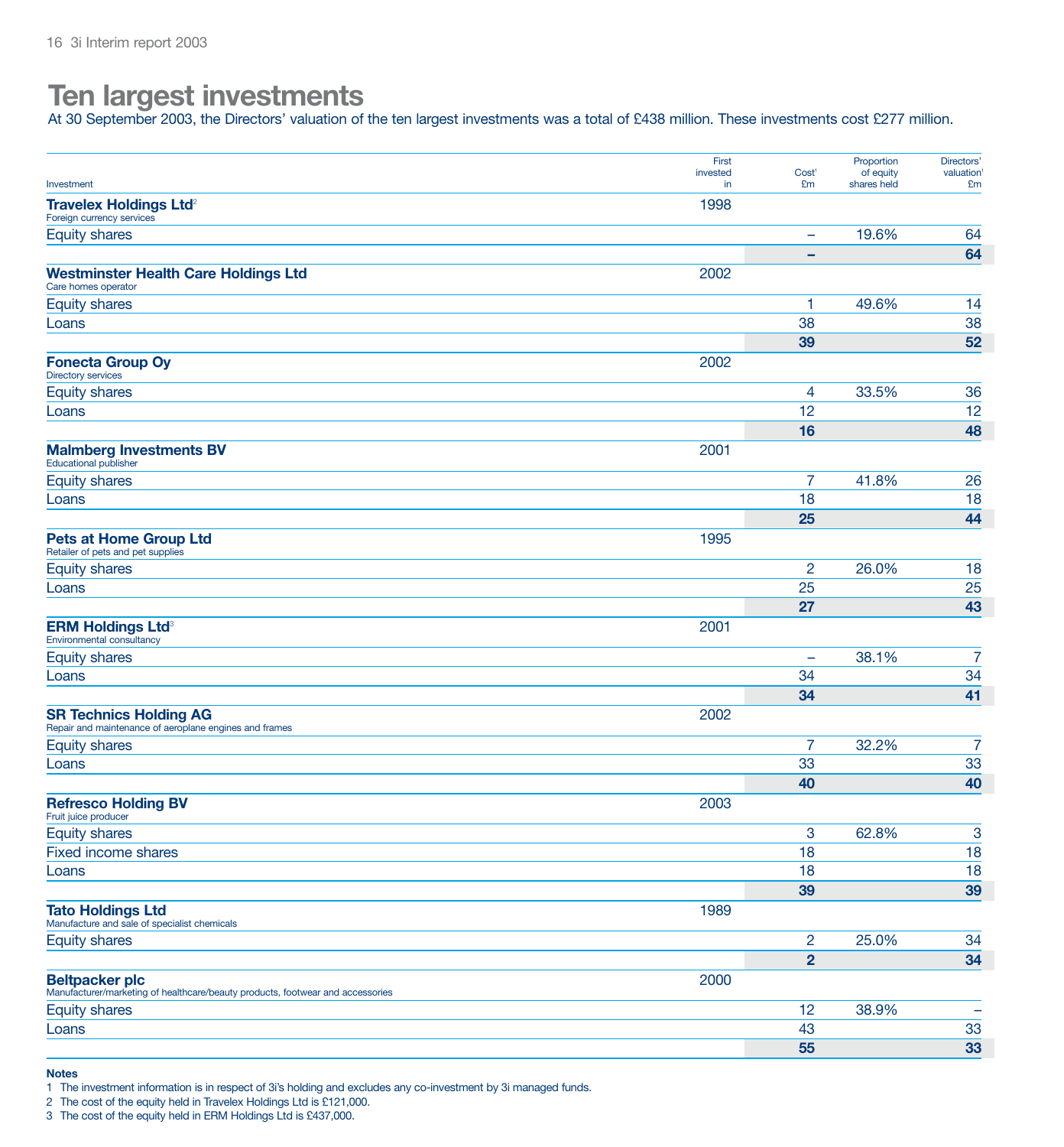# **Information for shareholders**

| <b>Financial calendar</b>                                             |                 |
|-----------------------------------------------------------------------|-----------------|
| Ex-dividend date                                                      | 3 December 2003 |
| Record date                                                           | 5 December 2003 |
| Interim dividend expected to be paid                                  | 7 January 2004  |
| <b>Shareholder profile</b> Location of investors at 30 September 2003 |                 |
| UK (including retail shareholders)                                    | 79.72%          |
| <b>Continental Europe</b>                                             | 6.19%           |
| <b>US</b>                                                             | 10.26%          |
| Other international                                                   | 3.83%           |

At 30 September 2003, the number of shares in issue was 612,214,591.

**Registrars** For shareholder administration enquiries, including changes of address, please contact:

Lloyds TSB Registrars The Causeway **Worthing** West Sussex BN99 6DA Telephone +44 (0)870 600 3970

## **Investor relations and general enquiries**

For all investor relations and general enquiries about 3i Group plc, please contact:

Group Communications 3i Group plc 91 Waterloo Road London SE1 8XP Telephone +44 (0)20 7928 3131 Fax +44 (0)20 7928 0058 e-mail ir@3igroup.com

Alternatively, please visit our investor relations website **www.3igroup.com** for full up-to-date investor relations information including the latest share price, recent annual and interim reports, results presentations and financial reviews.

3i Group plc is a deposit taker regulated by the Financial Services Authority.

Designed and produced by Radley Yeldar (London). Printed by CTD Capita.

The paper used for the production of this brochure is manufactured from 50% totally chlorine-free pulps sourced from plantation forests, offcuts and forest thinnings. The further 50% is manufactured from recycled fibres.